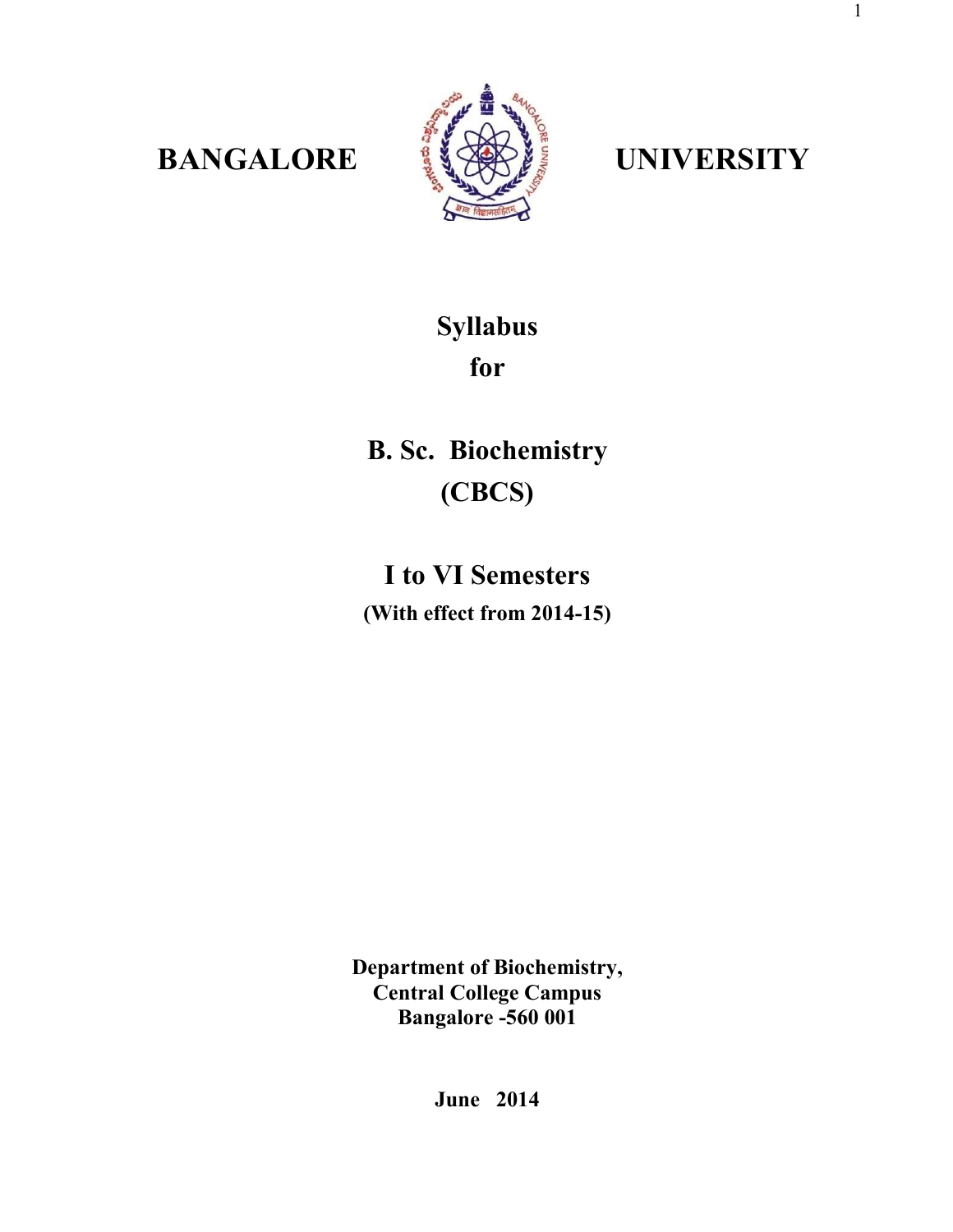# **FOREWARD**

The University proposed to introduce credit based B. Sc. Programme from the academic year 2014-15. The guidelines which was prepared by the task force committee constituted by the University for this purpose was provided. The enclosed syllabus has been prepared based on these guidelines. A core committee was formed to accomplish this task, which included the senior teachers from affiliated colleges which are offering Biochemistry as cognate subject and also the teachers from the University department. Three meetings were held to prepare and finalize the theory and practical syllabus for I to VI semester of B. Sc. Biochemistry course. The meetings were held on 07.05.2014, 03.06.2014 and 13.06.2014. The teachers of the core committee played a pivotal role in preparing the syllabi. The final draft syllabus was circulated to the members of BOS in Biochemistry (UG). The final BOS approved syllabus is enclosed herewith. The Chairman records his thanks to the teachers involved in the preparation of this syllabus.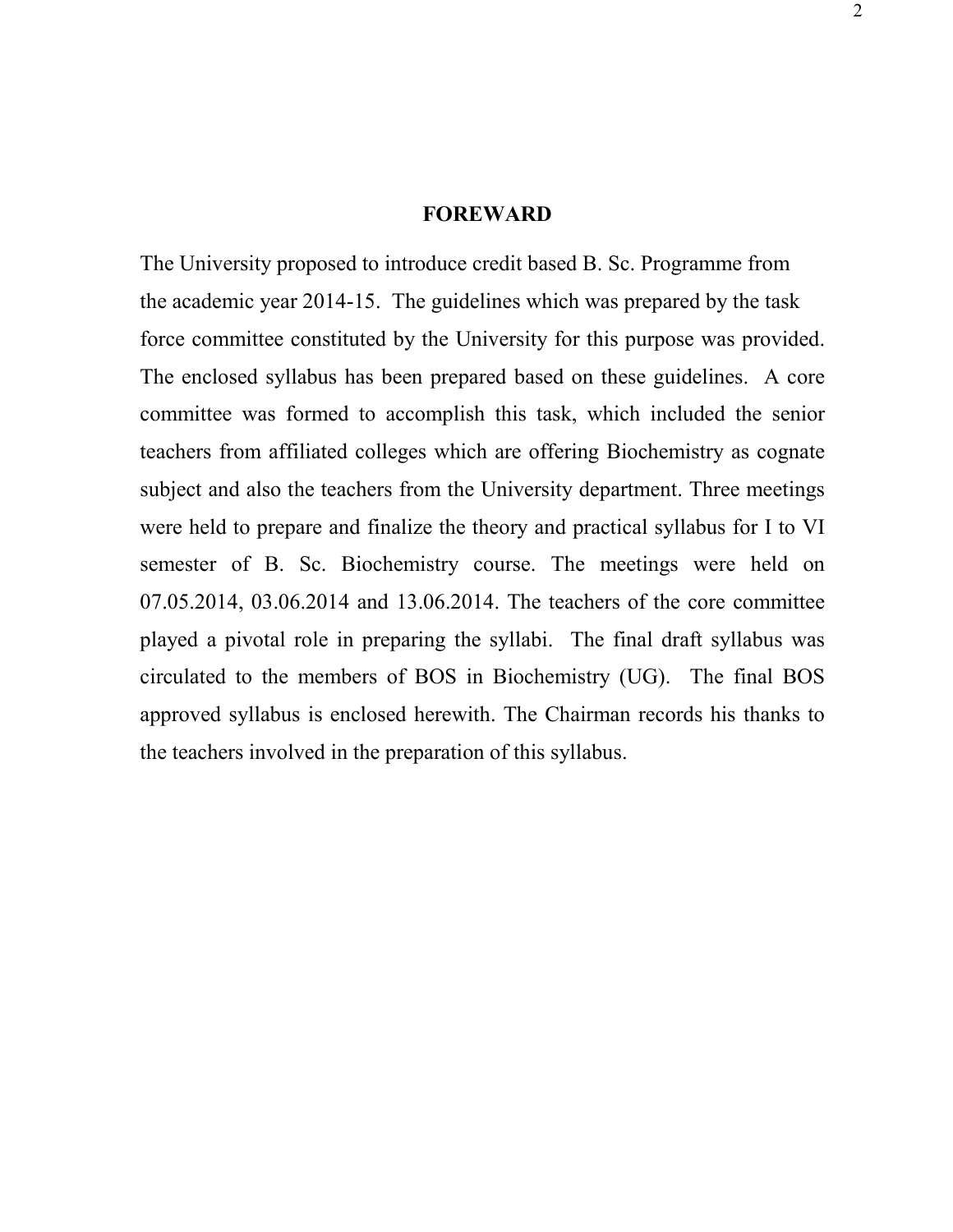# **Proceedings of the BOS in Biochemistry (UG)**

The final draft syllabus prepared by the department with the help of the core committee was circulated to members of the Board of Studies in Biochemistry (UG) by E. mail and a hard copy was also mailed. The members have indicated their approval and some of the suggestions and comments made by the have been incorporated in the final syllabus enclosed herewith.

Sd.

Chairman, Dept. of Biochemistry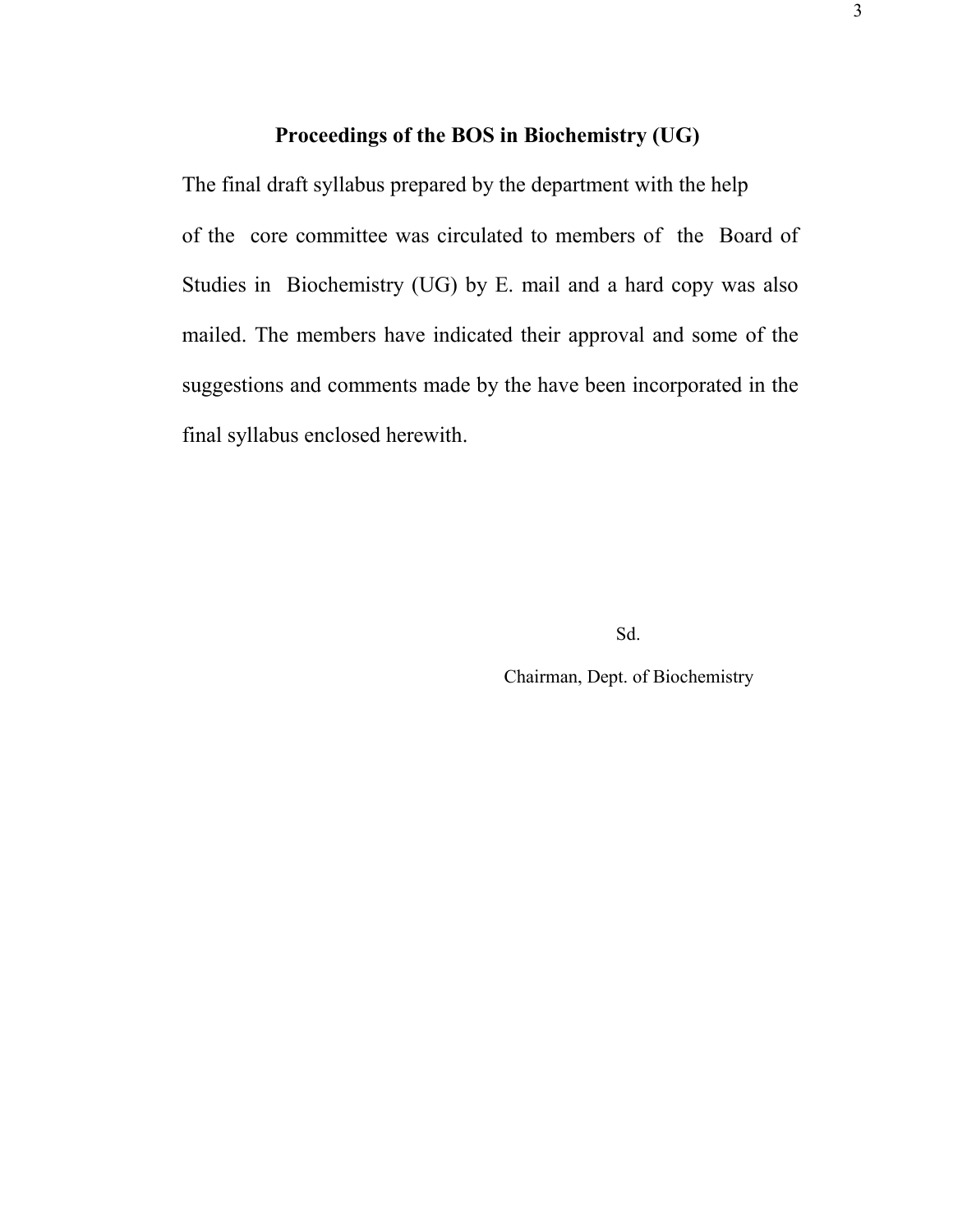## **Members of the Core Committee which prepared the B.Sc. Biochemistry syllabus**

- 1. Prof. N.H. Manjunath, Chairman, DOS in Biochemistry, Bangalore University, Central College Campus, Bangalore -560 001.
- 2. Dr. V. R. Devaraj, Associate Professor, Dept. of Biochemistry, Bangalore University, Central College Campus, Bangalore -560 001.
- 3. Prof. V. Veeraraghavan, Prof. of Biochemistry, Reva Institute of Science & Management, Kattiganahalli, Yelahanka, Bangalore – 560 064.
- 4. Dr. N. Manjula, Associate Professor, Dept. of Chemistry and Biochemistry, Vijaya College, Bangalore -60 004.
- 5. Dr. C.K. Mythily, Associate Professor, Dept. of Chemistry, Maharani's Science College for Women, Bangalore.
- 6. Dr. Mahesh Arvind, Associate Professor, Dept. of Chemistry and Biochemistry, Vijaya College, Bangalore -60 004.
- 7. Smt. Renuka Srihari, Associate Professor, Dept. of Biochemistry, Maharani Lakshmi Ammanni College for Women, I.I.Sc. Post, Malleswaram, Bangalore – 560 012.
- 8. Dr. R. Nagesh Babu, Assistant Professor, Dept. of Chemistry, Maharani's Science College for Women, Bangalore.
- 9. Mr. S. Kantharaju, Assistant Professor, Dept. of Chemistry, SJR. College, Ananda Rao Circle, Bangalore – 560 009.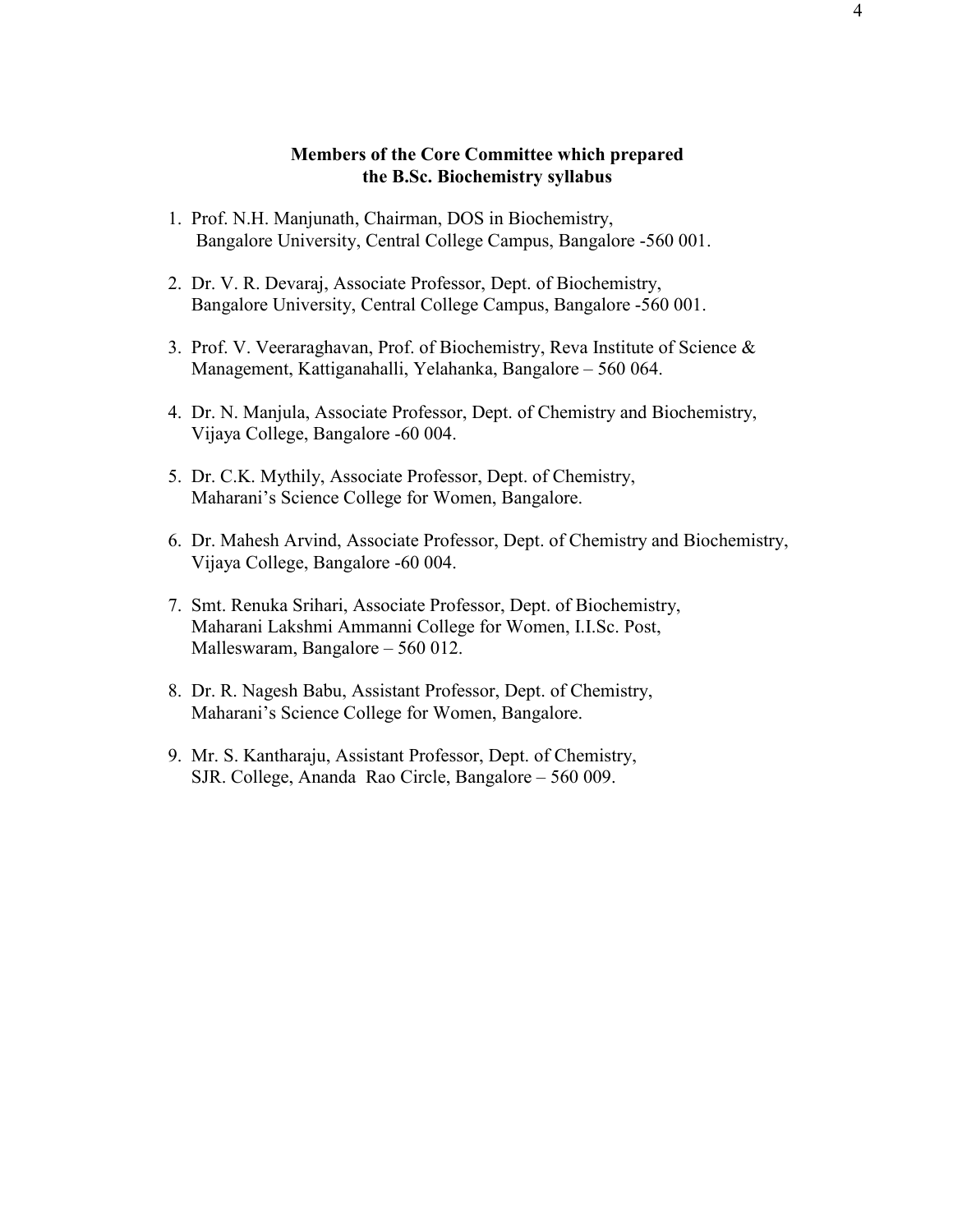# **SCHEME OF EXAMINATION**

| Title of the paper          | Contact        | Exam.          | I A             |                 | <b>Total</b>    | <b>Credits</b> |
|-----------------------------|----------------|----------------|-----------------|-----------------|-----------------|----------------|
|                             | hrs/Wk         | hours          |                 | <b>Marks</b>    | <b>Marks</b>    |                |
| <b>First Semester</b>       |                |                |                 |                 |                 |                |
| Biochemistry-I              | $\overline{4}$ | $\overline{3}$ | 30              | 70              | 100             | $\overline{2}$ |
| Biochemistry practical-I    | $\overline{3}$ | $\overline{3}$ | 15              | 35              | 50              | $\mathbf{1}$   |
| <b>Second Semester</b>      |                |                |                 |                 |                 |                |
| Biochemistry-II             | $\overline{4}$ | $\overline{3}$ | 30              | 70              | 100             | $\overline{2}$ |
| Biochemistry practical-II   | $\overline{3}$ | $\overline{3}$ | 15              | 35              | 50              | $\mathbf{1}$   |
| <b>Third Semester</b>       |                |                |                 |                 |                 |                |
|                             |                |                |                 |                 |                 |                |
| Biochemistry-III            | $\overline{4}$ | $\overline{3}$ | $\overline{30}$ | $\overline{70}$ | 100             | $\overline{2}$ |
| Biochemistry practical-III  | 3              | $\overline{3}$ | 15              | 35              | 50              | $\mathbf{1}$   |
| <b>Fourth Semester</b>      |                |                |                 |                 |                 |                |
|                             |                |                |                 |                 |                 |                |
| Biochemistry-IV             | $\overline{4}$ | $\overline{3}$ | 30              | 70              | 100             | $\overline{2}$ |
| Biochemistry practical-IV   | $\overline{3}$ | 3              | 15              | 35              | 50              | $\mathbf{1}$   |
| <b>Fifth Semester</b>       |                |                |                 |                 |                 |                |
| Biochemistry-V              | $\overline{3}$ | $\overline{3}$ | 30              | $\overline{70}$ | 100             | $\overline{2}$ |
| Biochemistry-VI             | $\overline{3}$ | $\overline{3}$ | 30              | 70              | 100             | $\overline{2}$ |
| Biochemistry practicals-V   | $\overline{3}$ | $\overline{3}$ | $\overline{15}$ | $\overline{35}$ | $\overline{50}$ | $\overline{1}$ |
| Biochemistry practicals-VI  | $\overline{3}$ | $\overline{3}$ | 15              | 35              | 50              | $\mathbf{1}$   |
| <b>Sixth Semester</b>       |                |                |                 |                 |                 |                |
| Biochemistry-VII            | $\overline{3}$ | $\overline{3}$ | 30              | 70              | 100             | $\overline{2}$ |
| Biochemistry-VIII           | $\overline{3}$ | $\overline{3}$ | 30              | 70              | 100             | $\overline{2}$ |
| Biochemistry practical-VII  | $\overline{3}$ | $\overline{3}$ | 15              | 35              | 50              | $\mathbf{1}$   |
| Biochemistry practical-VIII | $\overline{3}$ | $\overline{3}$ | $\overline{15}$ | $\overline{35}$ | $\overline{50}$ | $\mathbf{1}$   |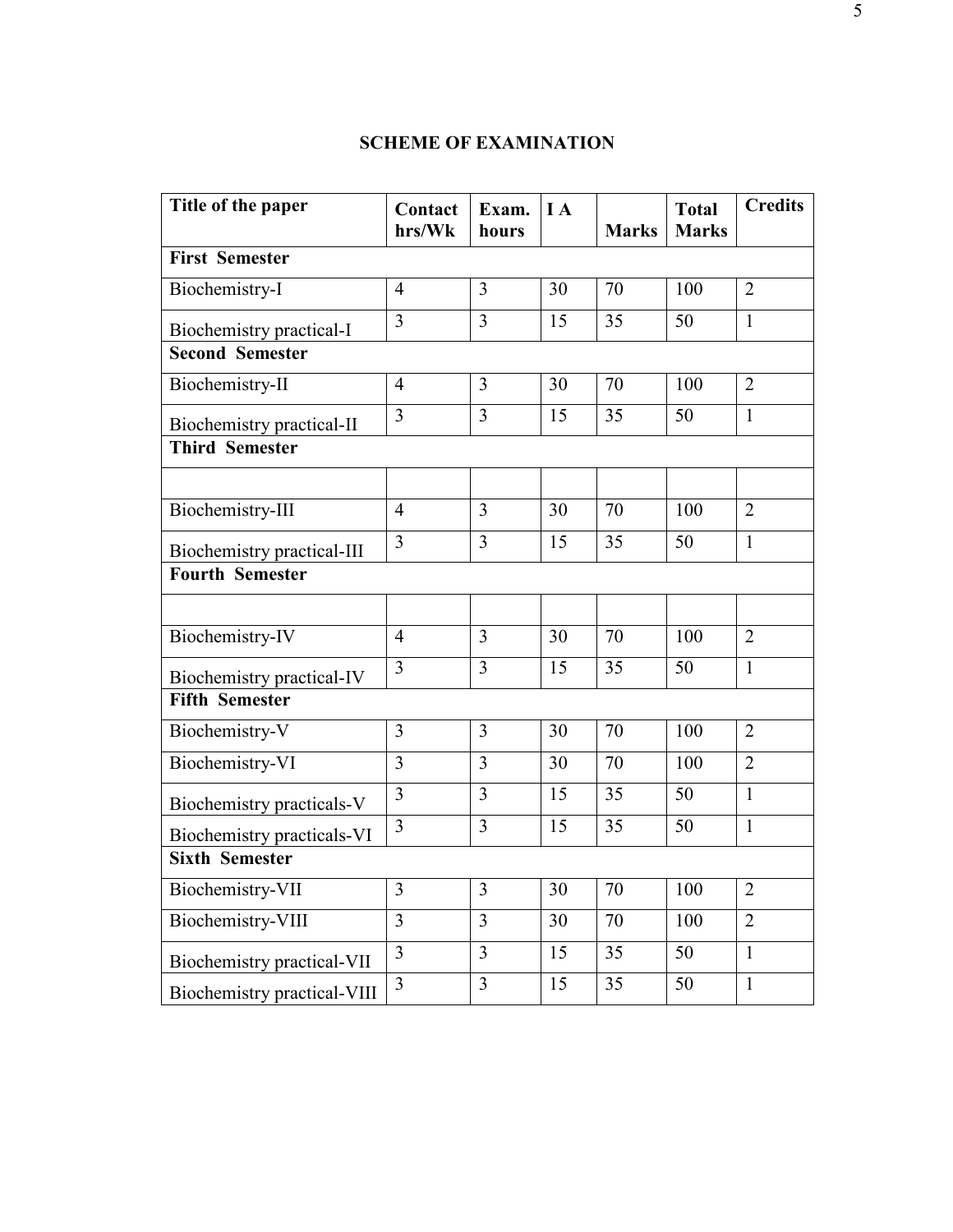# **Pattern of Internal assessment of Practical and Practical Examination**

#### **1. Internal assessment Marks:**

| <b>Attendance: 5 Marks</b> |         |         |
|----------------------------|---------|---------|
| More than 91% attendance   |         | 5 Marks |
| $86 - 90\%$ attendance     |         | 4 Marks |
| $81 - 85\%$ attendance     | $\cdot$ | 3 Marks |
| $75 - 80\%$ attendance     |         | 2 Marks |

**Tests: 10 Marks** ( two internal tests to be conducted for )

# **2. Scheme of Practical Examination:**

| Duration                        | 3 hours |
|---------------------------------|---------|
| <b>Total Marks</b>              | 35      |
| Marks for practical record      |         |
| Marks for procedure writing     |         |
| Marks for Viva – Voce           |         |
| Marks for performing experiment | 20      |

# **Practical Record:**

| <b>II Procedure writing</b>               | $\mathbb{R}$ | 5 Marks |
|-------------------------------------------|--------------|---------|
| Recording Less than 3 experiments         |              | 0 Marks |
| Recording 3 different experiments         | ÷            | 2 Marks |
| Recording 4-5 different experiments       |              | 3 Marks |
| Recording 6-7 different experiments       |              | 4 Marks |
| Recording 8 or more different experiments |              | 5 Marks |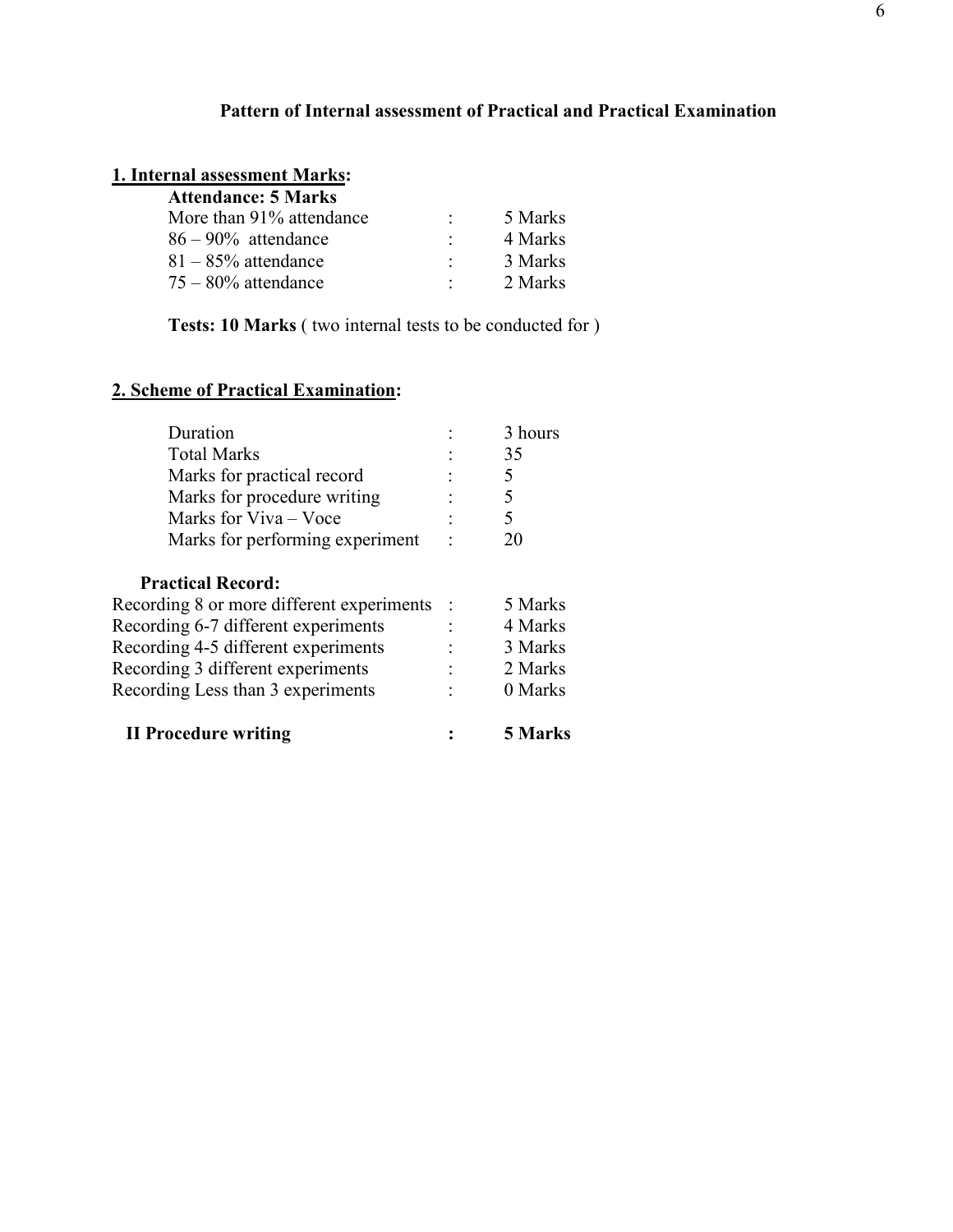# **Unit-I 13 hrs**

### **1. Measurement**

SI Units – International System of Units – Basic Units, Derived Units. Simple problems relating to derived units (conversions) – Prefixes, subsidiary units – Non SI units and their SI equivalents. Significant figures – and computarion Dimensional analysis for volume, density pressure, surface tension and viscosity.

Exponential notation – expression of a large number in an exponential form; purposes, positive and negative powers of 10. Graphical representation of data – Types of graphs, Advantages of showing data in graphical forum.

Errors in quantitative analysis – types ,sources minimization of errors.

Precision and accuracy.

Relationship between significant figures and precision 6 hrs

# **2. Atomic structure**

Electromagnetic radiation – (wave length, frequency, velocity, wave number) electromagnetic spectrum, Nature of wave particle.

Quantum numbers & their significance (Principal quantum number, Azimuthal quantum number(1), Magnetic quantum number (m) and Spin quantum number [s])

Shapes of Atomic orbitals  $-$  s, p and d orbitals.

Pauli Exclusion Principle, Aufbau Principle, Hund's rule of maximum multiplicity-cause of stability of half filled and completely filled energy levels.

Electronic configuration of elements up to At No.54,  $(n+1)$  rule,  $2n^2$ , order of energy levels to be followed)

Oxidation numbers – concept, difference between valency and oxidation number, and computation. calculation of equivalent weights of oxidising and reducing agents.

7 hrs

# **Unit-II 13 hrs**

### **3. Chemical bonding**

Ionic bond - factors favouring formation – lattice energy – energetics of Ionic bond formation (NaCl as example) Born – Haber cycle – for Nacl. Calculation of Lattice energy Characteristics of ionic compounds. Covalent bond- definition, pictorial representation of covalent bond formation in  $H_2$ , HCl, NH<sub>3</sub>, CO<sub>2</sub> and N<sub>2</sub>. Valence bond theory – postulates, Sigma and pi bonds Hybridization of orbitals and directoral characteristics  $-sp, sp^2$ ,  $sp^3(egs)$ - methane, ethene and acetylene) Resonance forms of  $H_2$  and Benzene. VSPER theory-Shapes of  $H_2O$ , NH<sub>3,</sub> H<sub>3</sub>O<sup>+</sup>, SF<sub>4</sub>,  $CIF<sub>3</sub>$  and  $ICI<sub>2</sub>$ . Molecular Orbital Theory – postulates, Atomic orbitals and molecular orbitals; conditions for the formation of molecular orbitals. LCAO – Bonding and antibonding molecular orbitals; comparison between bonding and antibonding molecular orbitals. Shapes of molecular orbitals (by s-s, s-p, p-p overlap) – pictures to be given. Molecular orbital diagrams for the formation of  $H_2$ , He and  $O_2$ . Polarisation concept, Fajan's rule, bond length, bond angle and bond energy, dipole moment. Coordinate bond – Donor, acceptor, representation of the formation of co-ordinate bond in  $H_3O^+$ ,  $NH_4^+$ . Chelates – ligands, chelates in biological systems (mention chlorophyll, vitamin  $B_{12}$ , haeme, catalase as examples) Hydrogen bond – inter and intramolecular hydrogen bond- anomalous properties of  $HF$ ,  $H_2O$ ,  $NH_3$  and nitro phenols Vander Waals forces – definition. 8 hrs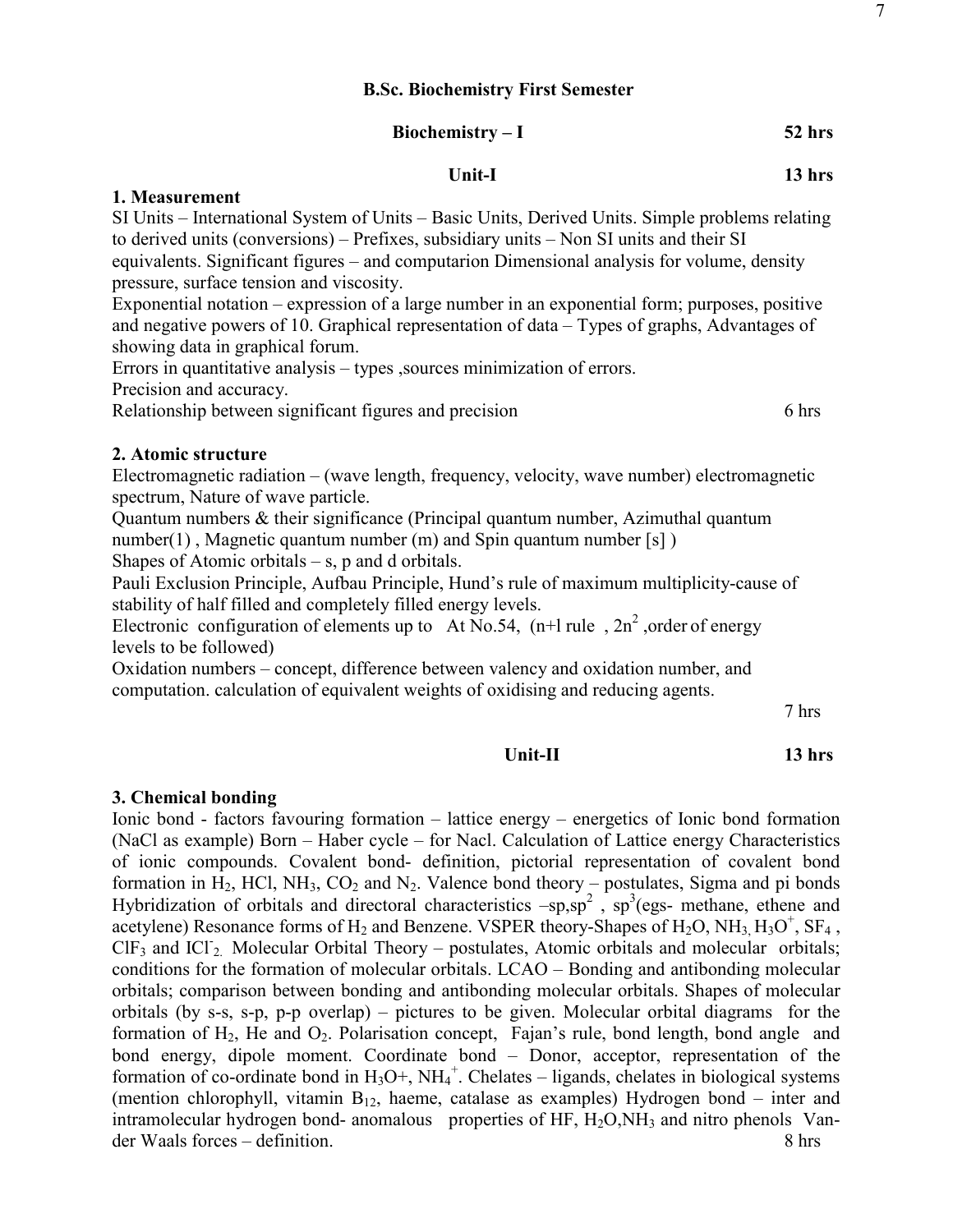#### **4. Nuclear chemistry and Radioactivity**

Characteristics of radioelements -Nucleus- – structure , nuclear forces - N/P ratio, mass defect, binding energy; packing fraction, instability of nuclei. Radioactivity –Types of radioactive decay, Properties of  $\alpha$ ,  $\beta$ ,  $\gamma$  radiations. Group displacement law. Decay law - decay constant, Half life period and average life of a radioactive element. Detection of radioactivity – GM counter and scintillation counters. Tracer technique – pplications of  $P^{32}$ ,  $C^{14}$ ,  $I^{13}$  &  $Co^{60}$ . Safety measures 7 hrs

#### **Unit-III** 13 hrs

#### **5. Solutions and Colligative properties**

Concentration units – molarity, molality, normality, mole fraction – simple problems.

Types of solutions – homogenous and heterogeneous, factors influencing solubility– nature of solvent, solute, temperature, pressure and practice size. Solubility curves– plots showing solubility of sodium chloride, potassium nitrate, lead nitrate and sodium sulphate against temperature. Henry's law – statement, Applications. Colligative properties– Definition, Relative lowering of vapour pressure. Raoults' law of relative lowering of vapour pressure, Osmosispreparation of copper ferrocyanide semi permeable membrane,

Osmotic pressure – measurement by Berkely – Hartley method. Theory of dilute solutions – Laws of osmotic pressure - Van't Hoff Boyle's law, Van't Hoff Charles' law and Avogardro's law. Hypo-, hyper- and isotonic solutions. Donnan membrane equilibrium and its applications. Elevation in boiling point, ebullioscopic constant. Depression in freezing point, cryoscopic constant. Limitations of colligative properties. Abnormal molecular weights and the van't Hoff factor **–** degree of association, Degree of dissociation

6 hrs

#### **5. Electrochemistry**

Strong and weak electrolytes – definition and examples. Activity and activity coefficient – concepts. Activity and mean activity of the electrolyte. Mean ionic activity. Ionic strengthclassification of electrolytes as 1:1, 2:2, 2:1 electrolytes with examples. Electrochemical cells: conventions of representing galvanic cells , half cell reactions and cell reaction Reversible electrodes and cells – definition. Types-Cation reversible electrode, anion reversible electrode, redox electrode. (Examples and electrode reactions to be given) Single electrode potential – Nernst equation,Factors affecting single electrode potential. Standard Electrode Potential (definition). Reference electrodes – primary reference (Standard hydrogen electrode), secondary reference electrodes (Calomel, quinhydrone and glass electrodes). Electrochemical series- to predict the ease of oxidation, displacement reaction to calculate standard emf of cell Ion selective electrodes- concept, types and applications.

7 hrs

#### **Unit – IV 13 hrs**

#### **6. Acids,Bases and Buffers**

Modern concepts of acids and bases-Arrhenius, Lowry- Bronsted and Lewis concepts. Limitations of each concept. Strong and weak acids -ionisation constant  $K_a$  and  $pK_a$  of weak acids, comparison of acid strength on this basis, Ionic product of water ,common ion effect, solubility product and ionic product of sparingly soluble salts and conditions for precipitation. and in qualitative analysis –in prediction of selective precipitation of second and forth group basic radicals, precipitation of third group basic radicals. Hydrolysis of salts– pH of salt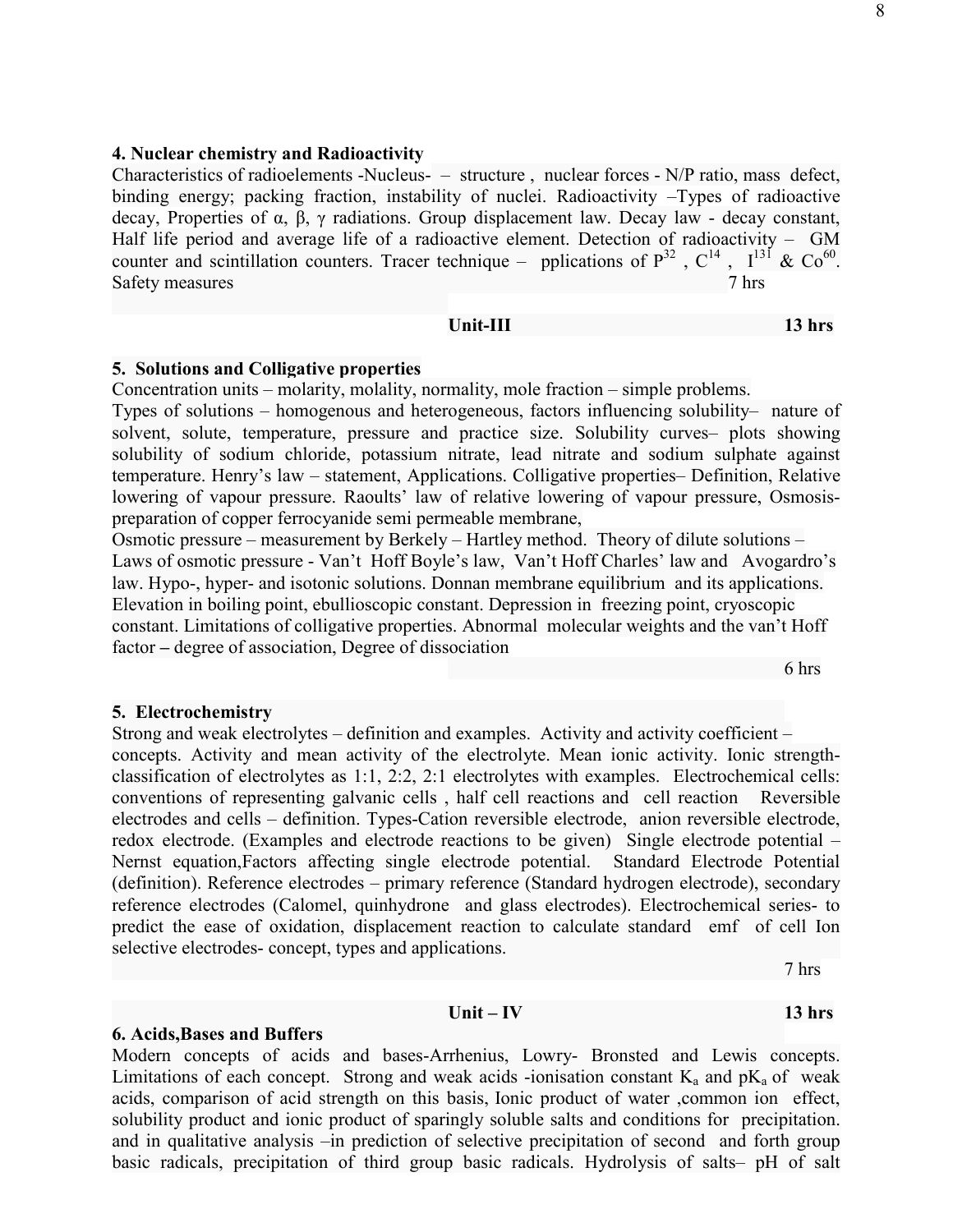solutions. Hydrogen ion concentration- pH, pH of some biological fluids and its importance. Buffers-definition, types, buffer action and buffer capacity. pH of buffers-Henderson– Hasselbalch equation-derivation, preparation of buffers, problems.

7 hrs

# **7. Liquids**

Properties of liquids –vapour pressure, viscosity and surface tension. Relationship between vapour pressure and boiling point, freezing point-heat of fusion. Viscosity-Definition, units, experimental determination using Ostwalds viscometer. Viscosity and shape/size of molecules. Surface tension:- Definition, units, experimental determination using stalagmometer. Surfacants – effect of sufactants on surface tension. Viscosity and Surface tension in everyday life.

4 hrs

### **Biochemistry Practical - I**

 **3 hrs / wk** 

- 1. Calibration of glass warespipettes, burettes and volumetric flasks (demonstration)
- 2. Preparation of standard sodium oxalate and estimation of potassium permanganate.
- 3. Preparation of standard potassium bipthalate and estimation of alkali
- 4. Preparation of standard potassium dichromate solution and estimation of Na<sub>2</sub>S<sub>2</sub>O<sub>3</sub>.
- 5. Estimation of hardness of water using EDTA (Standard EDTA to be provided)
- 6. Estimation of nitrogen in ammonium salts using sodium hydroxide and standard oxalic acid
- 7. Estimation of chloride by Mohr's method
- 8. Estimation of  $Fe<sup>2+</sup>$  using standard potassium dichromate and diphenyl amine indicator
- 9. Estimation of borax using standard sodium carbonate.
- 10. Estimation of carbonate and bicarbonate in a given mixture.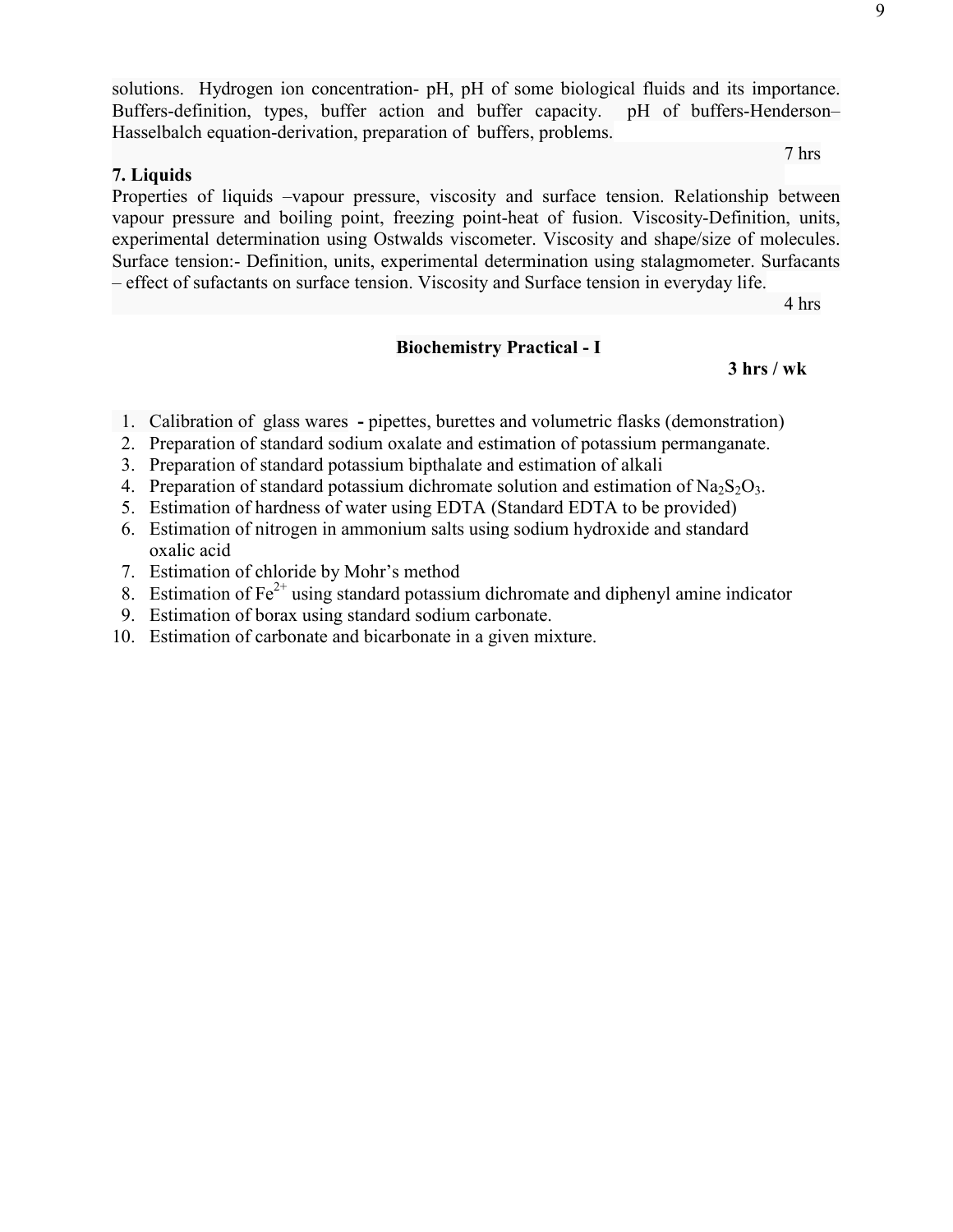# **B.Sc. Biochemistry Second Semester Biochemistry – II 52 hrs**

 **Unit –I 13 hrs** 

#### **1. Solids**

Types-Crystalline and Amorphous. Size and Shapes. Definition of Space Lattice and Unit cell. Symmetry elements in crystals. Laws of Crystallography ,Weiss and Miller Indices with simple numericals. Crystal systems with examples. Defects in crystalline solids – Schotky & Frenkel defects.  $X - ray$  diffraction of crystals-Braag's equation. 5 hrs

# **2. Phase Rule**

Definitions of Phase & Components, Criterion of phase equilibrium, Gibb's phase rule (no derivation) . Application of phase rule to one component system –water system, Two component system-water-potassium iodide (freezing mixtures). Solutions of liquids in liquids– ideal solutions and Raoult's and Henry's law .Non-ideal solutions-vapour pressure-composition and temperature-composition curves of ideal and non-ideal solutions- azeotropes  $-HCl$  -  $H<sub>2</sub>O$  and water-ethanol system.. Distillation of solutions-Lever rule. Partial miscibility of liquids (Water – Phenol). Critical Solution Temperature (lower and upper).Effect of impurity on CST. Immiscibility of liquids. Principle of steam distillation. Nernst distribution law- statement, deviations from distribution law due to association and dissociation of the solute in one of the solvents. Applications of distribution law– solvent extraction. 6 hrs

# **3. Chemical Equilibrium**

Reversible reactions with examples.Law of mass action, Chemical equilibrium – definition and characterstics. Relationship between  $K_c$ ,  $K_p$  Homogenous and heterogeneous systems with examples. Le Chatlier principle . Equilibrium constant and free energy change. Biological applications-ATP and its role in bio-energetics and binding of oxygen by myoglobin and haemoglobin. Redox equilibria with example  $Fe^{2+}Fe^{3+}$  System. 3 hrs

| $13$ hrs |
|----------|
|          |

# **4. Reaction Kinetics**

Experimental methods of studying kinetics of reactions, rate of reactions, Factors influencing rate of reaction – temperature, pressure, concentration and catalyst, rate law or Rate equation, Molecularity and order of a reaction, velocity constant or rate constant and half life period expressions for zero, first and second order reactions (a=b and a≠b).Theories of reaction rates – Effect of temperature on rate of reaction, Arrhenius equation, elementary treatment of transition state theory. **5** hrs

# **5. Catalysis**

Characteristics of catalysts, Types of catalysis – Homogeneous and heterogeneous with both biological and non-biological examples. Theories of catalysis – intermediate compound formation theory and adsorption theory (No mechanism required). 2 hrs

# **6. Introduction to organic chemistry**

IUPAC nomenclature bi and poly functional compounds. Inductive effect, resonance and hyper conjugation. Reactive intermediates – free radicals, carbocations and carbanions.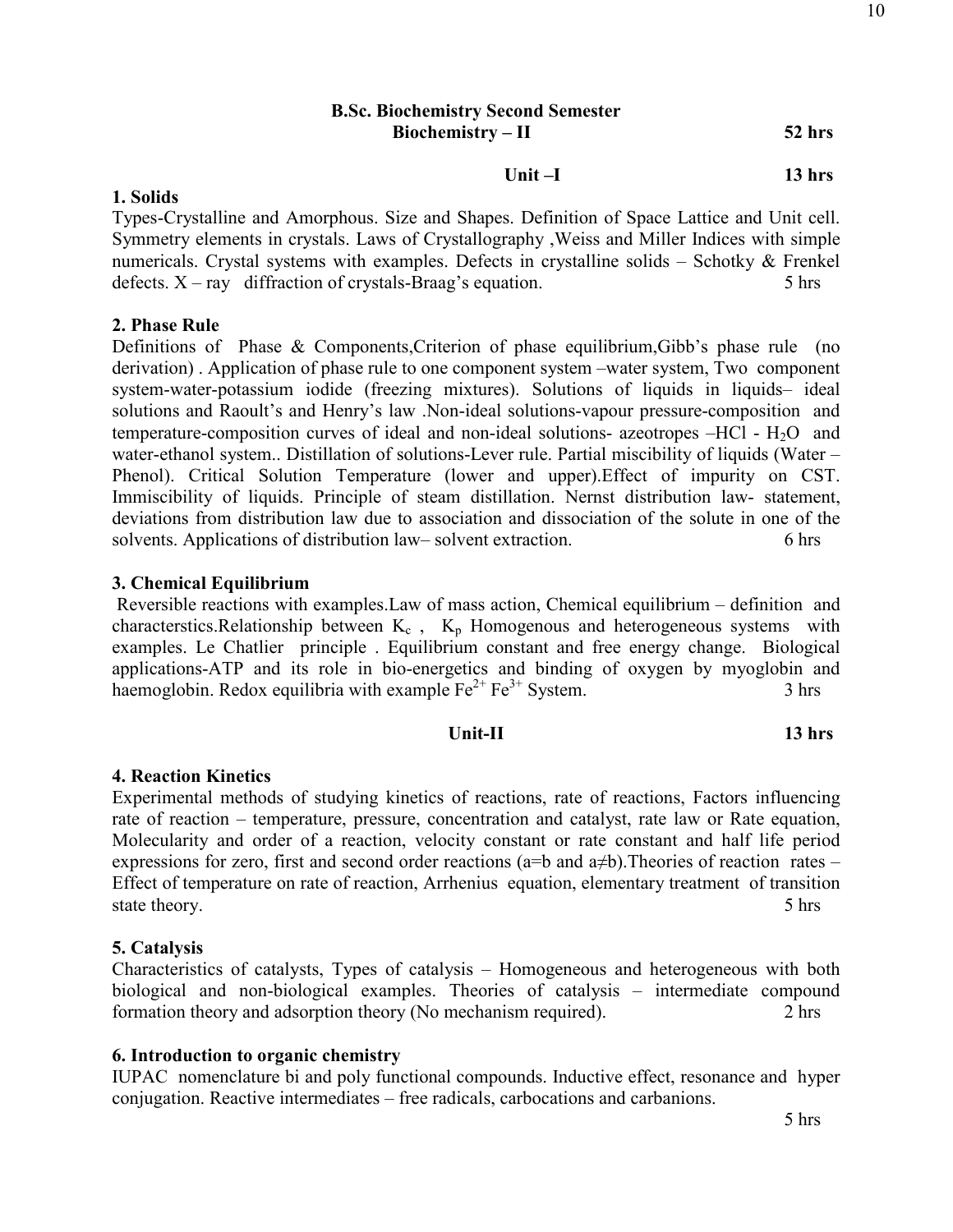# **7. Hydrocarbons**

Mechanism of adition of HCl to propene, Morkownikoff's rule. Peroxide effect, Alkenes – ozonolysis, oxidation. Alkynes – formation of acetylides and their importance. Dienes– types with examples. Conjugate dienes, 1,3-butadiene – stability, mechanism of addition of HBr. Conformational analysis of ethane and n – butane.4 hrs

# **8. Cycloalkanes**

Reactivity and relative stabilities. Baeyer strain theory, Sachse – Mohr theory, boat and chair forms of cyclohexane, axial and equatorial bonds. 2 hrs

# **9. Arenes**

Modern concept of structure of benzene, mechanism of electrophylic substitution in benzene (nitration, Friedal– Craft's alkylation and acylation). Electronic interpretation of the orienting influence of substituents in the electrophylic substitution of toluene, chlorobenzene and nitrobenzene. Aromaticity– Huckel rule (4n+2 rule), structure of naphthalene, anthracene, phenanthrene and diphenyl. Oxidation reactions of naphthalene.6 hrs

# **10. Alkylhalides and organometallic reactions**

 $SN<sup>1</sup>$  and  $SN<sup>2</sup>$  reaction mechanisms taking  $1^{\circ}$ ,  $2^{\circ}$  &  $3^{\circ}$  alkylhalides s examples. Mechanistic concepts of elimination reactions involving tertiarybutylchloride and *n*– butylchloride. Organometallic compounds – examples, preparation and synthetic applications of Gignard reagents.4 hrs

# **11. Alcohols**

# Classification, monohydric alcohols: examples, general and distinguishing reactions. Dihydric alcohols: glycols, Trihydric alcohols: glycerol – synthesis from propene, properties and uses.

# **12. Phenols**

Classification, electronic interpretation of acidity of phenols, mechanism of Kolbe, Reimer– Tiemann and bromination reactions.2 hrs

# **13. Carbonyl compounds**

General properties, addition of alcohols to aldehydes and ketones. Keto-enol tautomerism. Mechanisms: adition of HCN toacetaldehyde, Claisen and aldol condensations. Quinones: *o*and *p*-benzoquinones- structure and properties. 5 hrs

# **Biochemistry Practical- II**

# **List of experiments:**

1. Determination of density and viscosity of the given organic liquid using Ostwald's viscometer

- 2. Determination of composition of a binary liquid mixture by viscosity method.
- 3. Determination of density and surface tension of the given liquid using Stalagmometer
- 4. Partition Coefficient of iodine between carbon tetrachloride and water
- 5. Partition Coefficient of benzoic acid between toluene and water.
- 6. Kinetics of iodination of acetone by colorimetric method
- 7. Reaction kinetics of acid catalysed hydrolysis of ethyl acetate
- 8. Determination of molar mass of a non-electrolyte by ebullioscopic method
- 9. Effect of surfactants on surface tension of water.

10. Adsorption of oxalic acid on activated charcoal.

 **Unit – IV 13 hrs** 

3 hrs

 **3 hrs / wk**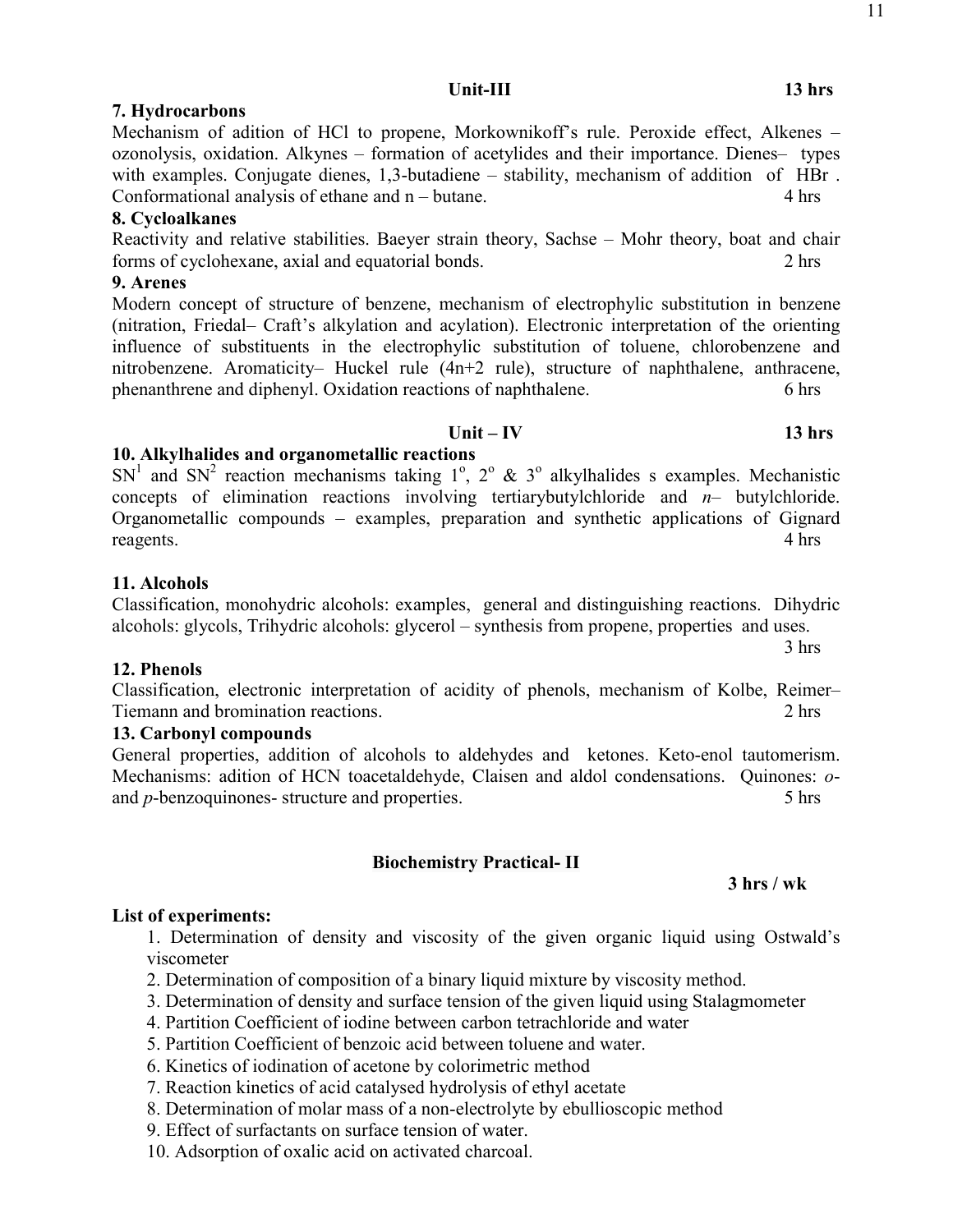# **B.Sc. Biochemistry – Third Semester Biochemistry –III**

**52 hrs** 

Unit – I 13 hrs

#### **1. Bio-inorganic and Environmental Chemistry:**

Metal ions in biological systems; Transition metal ions and oxidation states; Types of ligands; Role of iron in Myoglobin, Haemoglobin and cytochromes; Copper in Hemocyanin, Magnesium in chlorophyll, Cobalt in vitamin B-12 and Molybdenum in nitrogenase; Metaloenzymes; Geometrical and optical isomerism in coordination complexes. 7 hrs

### **2. Environmental Toxicology:**

Biochemical toxicology- toxicity and detoxification of Pb, Hg, Cd. LD and ED values of major toxicants. Water pollution: Treatment of sewage and industrial effluents (tanning and electroplating); Pesticides hazards – DDT, Malathion, lindane and 2,4-D. Brief Introduction to Bioremediation and Phytoremediation with applications. 6 hrs

#### *Unit -II* **13 hrs**

#### **3. Carboxylic Acids** :

Classification; hydroxy acids: preparation and properties of lactic acid; structures of tartaric, malic, citric and iso citric acids; dicarboxylic acids: saturated dicarboxylic acids- effect of heat on the first five members; ketoacids: structures, properties and reactions of pyruvic acid,  $\alpha$ ketoglutaric acid and oxaloacetic acid. 3 hrs

#### **4. Amines**:

Classification; isomerism; distinguishing reactions of 1°, 2° and 3° amines; some biologically important amines (DOPA, Histamine). 2 hrs

## **5. Alkaloids**:

Introduction and general characteristics; general method of extraction; structure and medicinal uses of nicotine, atropine and LSD. 2 hrs

**6. Terpenes**: Structure and Biological roles of the following: menthol, santonin, juvenile hormone I, abscisin II, gibberilic acid and lanosterol. Steroids: basic ring system; structures of cholesterol, steroid hormones( testosterone and oestrogen); structures andbiological importance of β-carotene. 2 hrs

**7. Heterocyclic Compounds**: Structural and nomenclature of furan, pyran, thiophene, thizole, pyrrole, imidazole, pyridine, pyrimidine, purine, isoalloxazine and indole; biological compounds containing the above skeletons. reactions of imidazole and pyridine; Aromaticity of furan, thiophene, pyrrole and pyridine. 2 hrs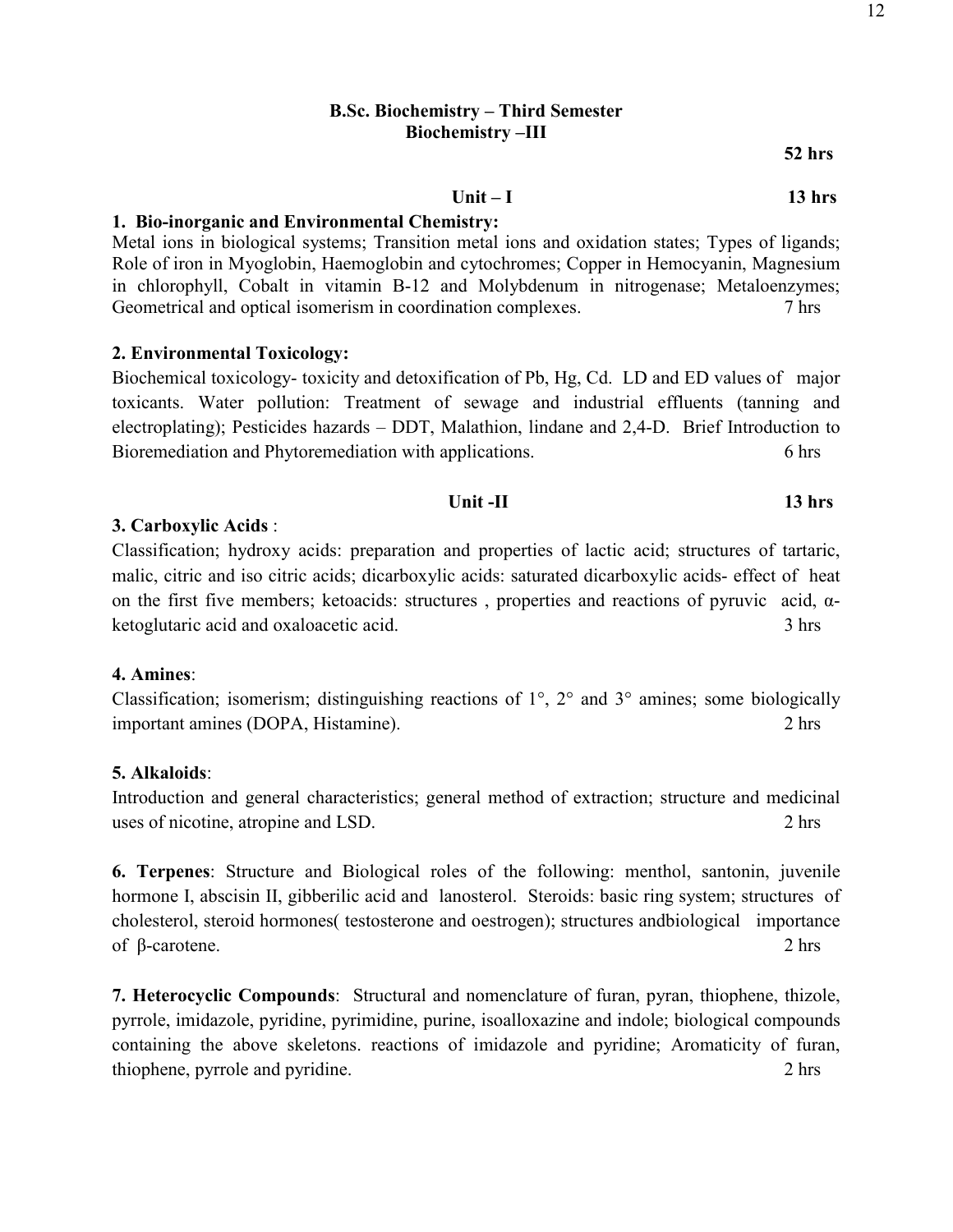13

**8. Drugs**: Classification of drugs; synthesis and uses of sulphanilamide and pentothal. Antibiotics: Definition; types; sources; structures and antimicrobial spectrum of action of penicillin, chloroamphenicol, streptomycin and tetracyclines. 2 hrs

**Unit - III** 13 hrs

Types of colloidal systems, electrical properties of colloids. Emulsions and emulsifiers; Gels; Applications of emulsions in lipid chemistry. 2 hrs

# **10. Photochemistry:**

**9. Colloids:** 

Laws of Photochemistry; Chemiluminescence; Bioluminescence; Photocatalysis and photochemical reactions. 2 hrs

# **11. Stereochemistry:**

Stereoisomerism: types, stereochemical terminology; optical isomerism: Molecular dissymmetry; chirality: glyceraldehyde, lactic acid, tartaric acid; Nomenclature of enantiomers – the RS system and DL notation; diasterioism, epimers, mutarotation, racemization and resolution; Fischer's projection formulae; Geometrical isomerism: *cis-trans* isomerism in alkenes and ring compounds; structure and properties of maleic and fumaric acids; (E)-(Z) system of specifying geometrical isomers; significance of chirality in biological system.

9 hrs

# **Unit - IV**

# **12. Introduction To Biochemistry**:

# Aim and scope, historical account of development of biochemistry, mention of the landmark

developments, contributions of Paracelsus, van Helmholtz, Karl Sheele, Lavosier, Wohler, Emil Fisher, Louis Pasteur, Embden, Meyerhoff, Hans Kreb, Michaelis Menton, Watson & Crick, Chargaff and H. G. Khorana; biochemical composition of living organism: elemental and chemical compositions; properties of water which makes it as solvent of life. 5 hrs

# **13. Identification and Separation Techniques**:

Spectroscopic methods- principle and applications of UV- Visible, IR, ESR and NMR spectroscopy. Separation techniques: principle, types and applications of centrifugation, chromatography and electrophoretic techniques. 8 hrs

### **13 hrs**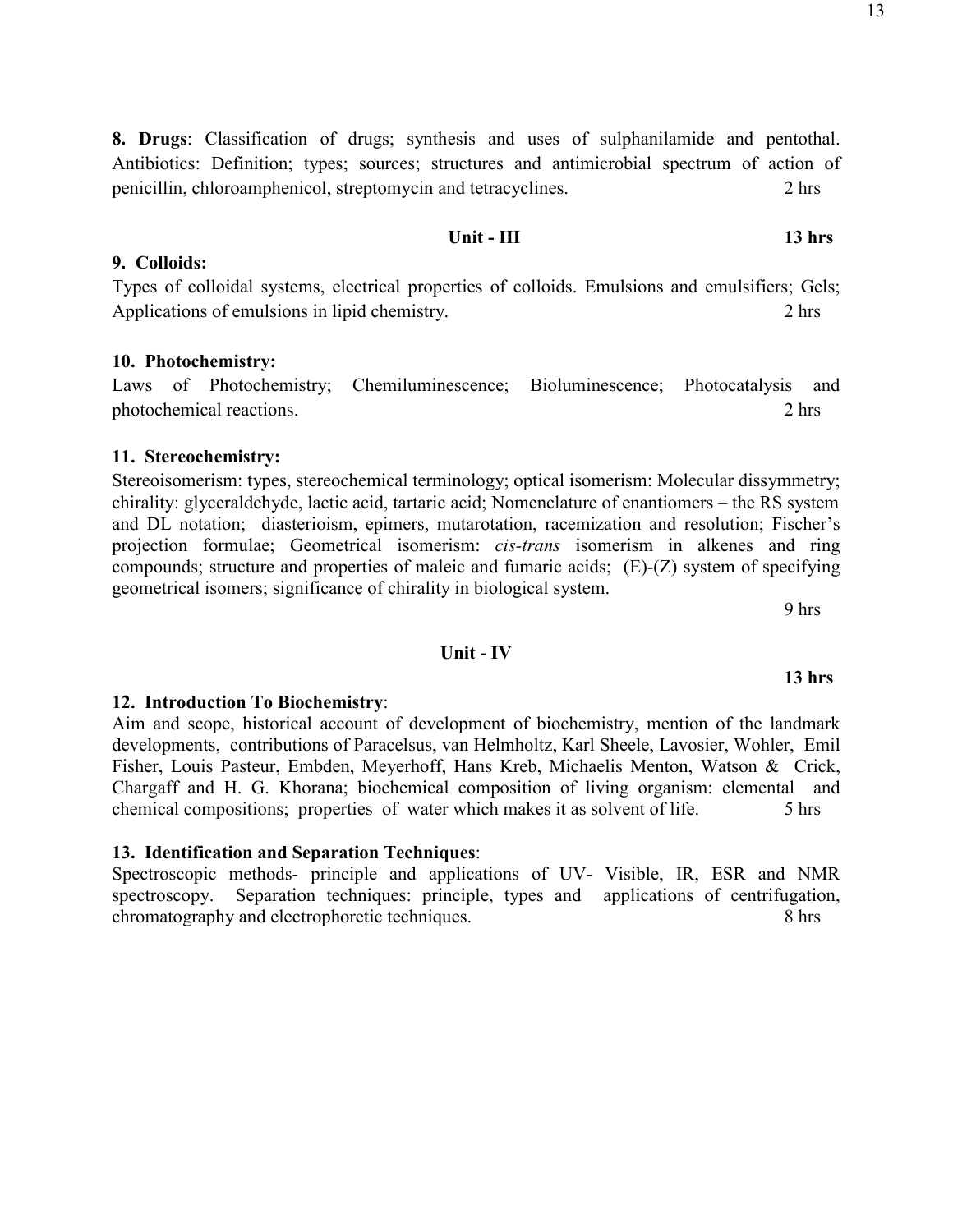# **Biochemistry Practical- III**

#### **3 hrs / wk**

1. Systematic Qualitative Analysis of organic compound (8 practicals)

The following compounds may be given for systematic qualitative analysis

- 
- 5. Benzoic Acid 6. Salicylic acid 7. Phenol 8. m-Cresol
- 9. Benzyl alcohol 10. Benzaldehyde 11. Acetophenone 12. Ethyl benzoate
- 13. Toluene 14. Chlorobenzene 15. Benzamide 16. Nitrobenzene
- 2. Determination of BOD
- 3. Determination of COD
- 4. Separation of compounds by TLC
- 5. Determination of λ max
- 1. Resorcinol 2. Urea 3. Glucose 4. Aniline
	-
	-
- 
- 
- 
- -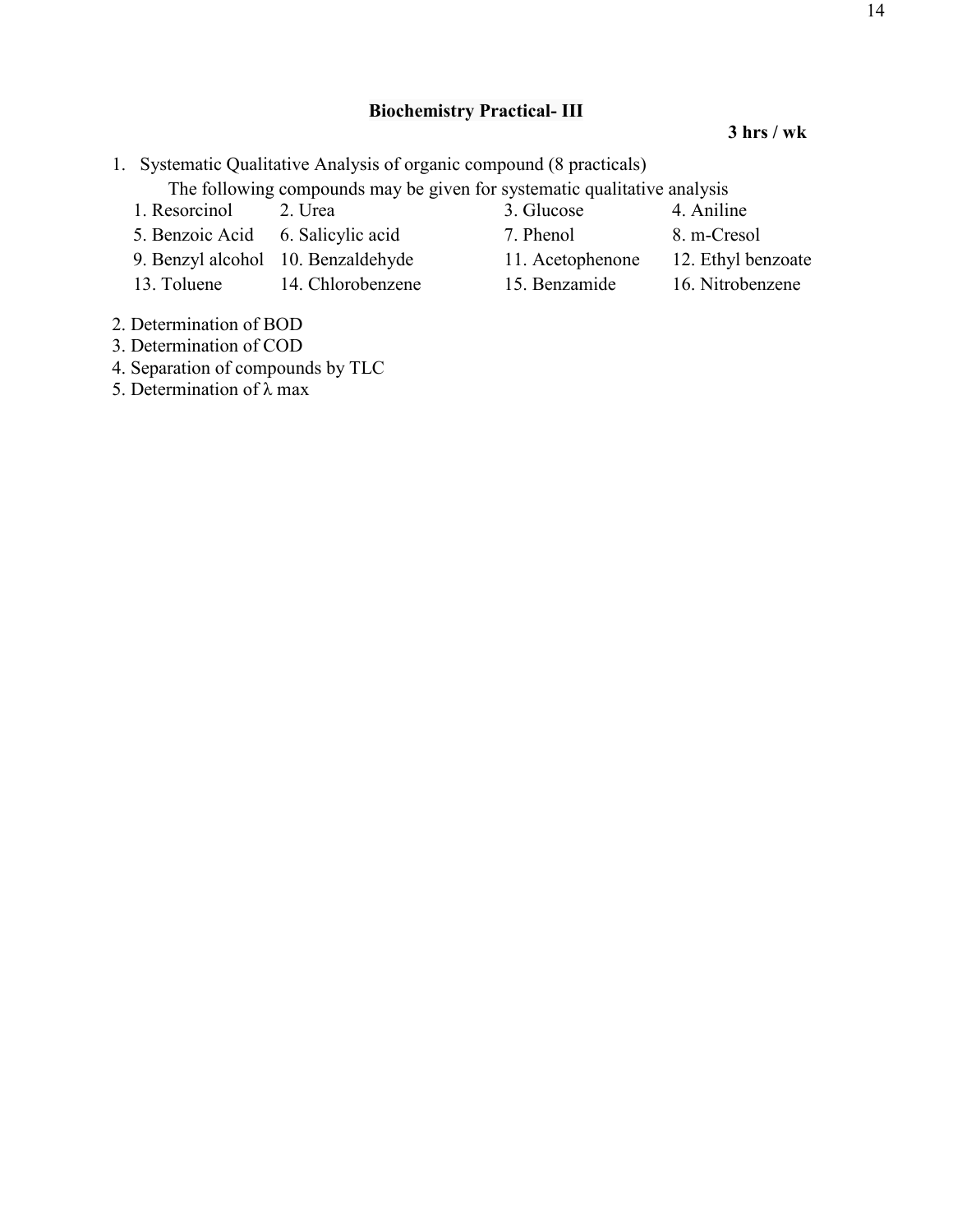### **Biochemistry – IV**

|           | ____               |
|-----------|--------------------|
| Unit $-I$ | $13$ hrs<br>$\sim$ |

### **1. Tissues:**

Classification, epithelial, connective tissues, role of collagen and elastin in bone composition, growth and remodeling, factors affecting growth. 3 hrs

#### **2. Blood and Body fluids:**

Composition of body fluids; blood; Properties, composition and functions; Erythropoiesis, blood coagulation - outline of extrinsic and intrinsic pathway; Composition and functions of CSF and Lymph. 5 hrs

#### **3. Respiratory system:**

Anatomy of Respiratory tract, Mechanism of respiration, Transport of gases and artificial respiration. Acid base balance by lungs and kidneys. Bohr's effect, transport of gases, chloride shift. 5 hrs

$$
Unit - II \t\t 13 hrs
$$

#### **4. Digestive system:**

Outline of digestive system ; composition and functions of major digestive secretions. Digestion and absorption of carbohydrates, lipids, proteins and nucleic acids.  $\frac{5 \text{ hrs}}{20}$ 

### **5. Excretory system**:

Structure and functions of nephron; glomorular filtration, tubular absorption and secretion; Concentration of urine, GFR, kidney function tests, composition of urine, renal failure, nephrites. 4 hrs

### **6. Endocrinology:**

Introduction - Endocrine glands - chemistry of hormones and hormonal action. Functions of the hormones of hypothalamus, pituitary glands, adrenal cortex, thyroid, parathyroid and pancreas (Insulin, Glucagon and Somatostatin) Diabetes mellitus & Hyperinsulinoma; Local hormones and its biological action  $(PGE_2, PGI_2, TXA_4$  and  $LTA_4$ ). 4 hrs

#### **Unit – III 13 hrs 7. Cardiovascular system:**

Blood vessels- anatomy and physiology; ECG, Blood pressure. Regulation of heart rate, hemorrhages. 3 hrs

### **8. Nervous system:**

Structure and classification of neurons, membrane potential, resting membrane potential and action potential; Mechanism of synaptic transmission, EEG; Neurotransmitters– classification, neurotransmitters receptors. 5 hrs

#### **9. Muscular system:**

Muscle types; ultra structure of skeletal and cardiac muscle fibers; Muscle proteins – contractile and non contractile. Definition of sarcomeres and mechanism of contraction. Energetics of muscle contraction. Regulation of skeletal muscle contraction. Muscular dystrophies. 5 hrs

 **52 hrs**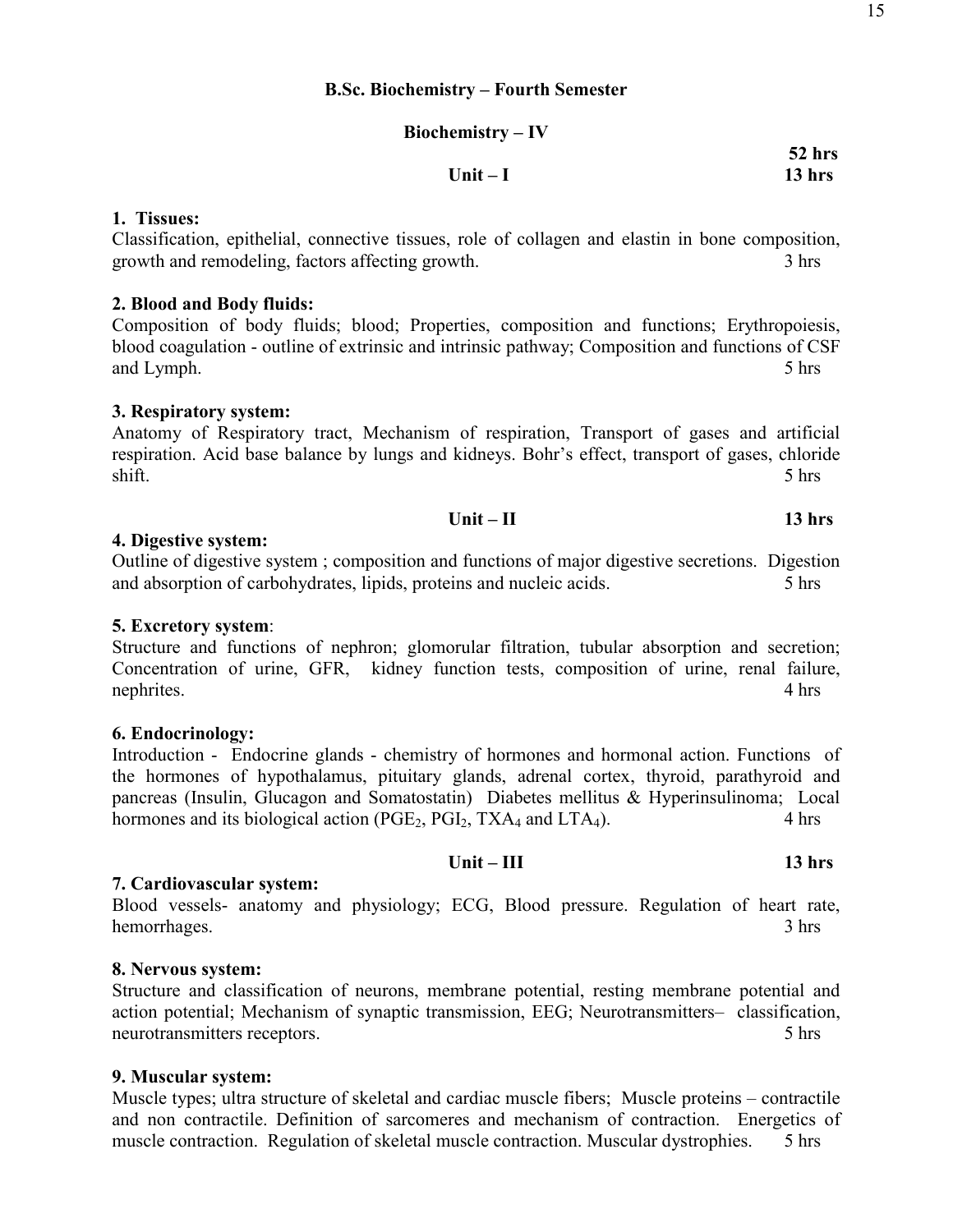# **11. Nutrition:**

Energy content of foods, Balanced diet- Definition, characteristic feature of balanced diet, proximate analysis of foods for carbohydrate, proteins, fats, fiber material and water content. Bomb calorimeter- diagram and description, Determination of calorific value of foods (Carbohydrate, fat and protein); respiratory quotient of food stuffs and significance of RQ. BMR determination by direct and indirect method; BOD; SDA- definition; SDA for carbohydrate, fat and mixed diet and its significance. RDA for different physical activities: pregnant women, lactating woman, infants and children. **6** hrs

# **12. Macronutrients**

Carbohydrate, proteins, lipid and fiber; Essential aminoacids, semi essential and non essential aminoacids; complete and incomplete proteins, protein efficiency ratio; Nitrogen balance-Positive and negative nitrogen balance.; Fortification - Definition and Biomedical importance; Protein Energy malnutririon: Marasmus & Kwashiorkar- causative factors, treatment and prevention. 4 hrs

# **13. Micronutrients:**

Nutritional importance of vitamin, classification, source, daily requirements and functions; Deficiency symptoms- hypervitaminosis of fat soluble vitamins. Nutritional importance of Minerals- Definition, classification, source, daily requirement and deficiency symptoms.

3 hrs

# **Biochemistry Practical- IV**

 **3 hrs / wk** 

# **List of experiments**

- 1. Paper chromatography of amino acid by circular method
- 2. Preparation of m- dinitrobenzene from nitrobenzene
- 3. Preparation of p- nitroacetanilide from acetanilide
- 4. Preparation of p- bromoacetanilide from acetanilide
- 5. Preparation of buffers (phospate and citrate buffer)
- 6. Determination of titrable acidity of urine
- 7. Estimation of bilirubin by sulpanalic acid method
- 8. Estimation of haemoglobin by Wong's method
- 9. Qualitative analysis of non protein nitrogenous substance in urine
- 10. Determination of A/G ratio in serum by biuriet method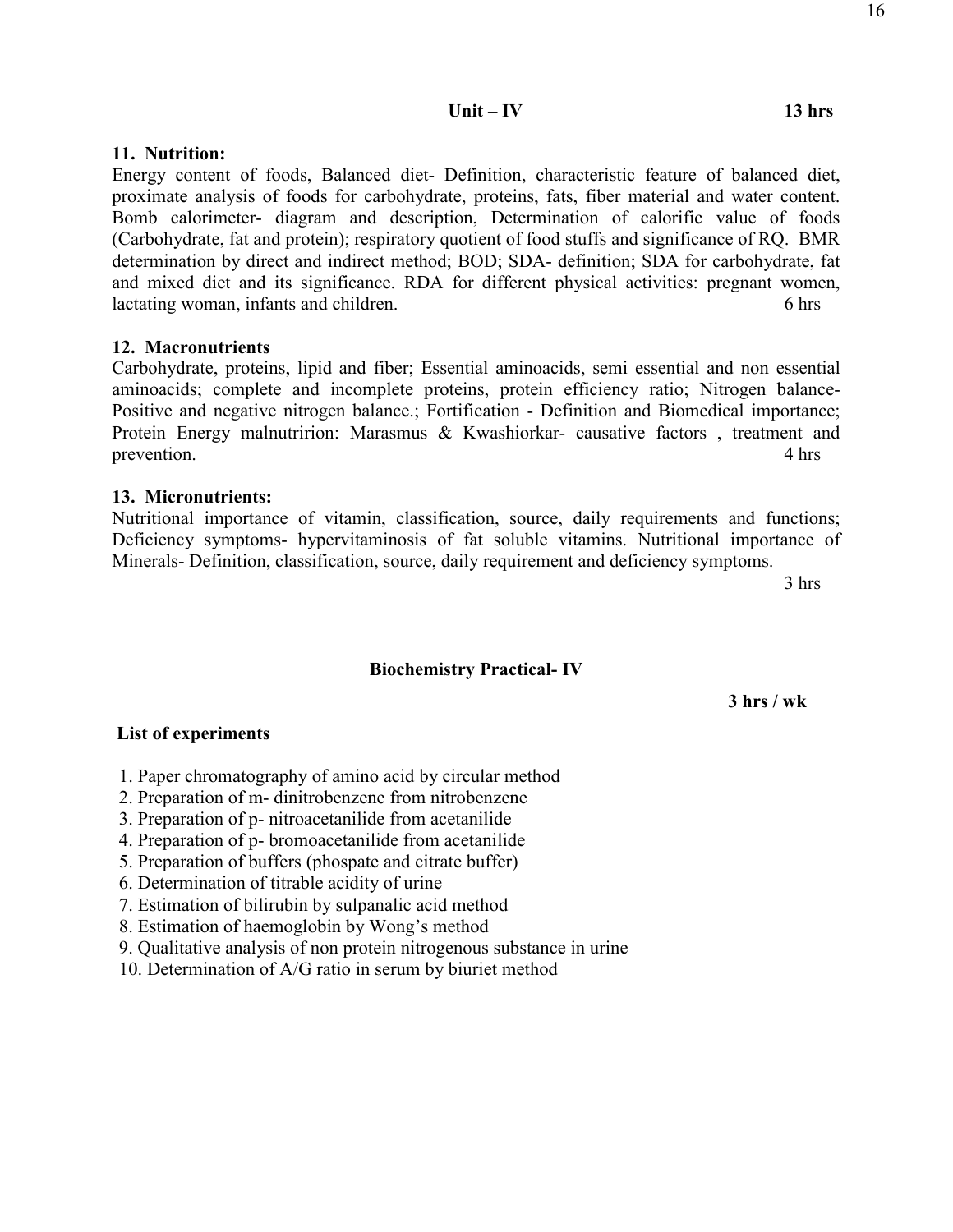#### **B.Sc. Biochemistry – Fifth Semester**

# **Biochemistry - V**

#### **52hrs**

#### **Unit – I 13 hrs**

### **1. Carbohydrates**:

Biological importance ; Monosaccharides : Elucidation of structure of glucose (open chain and ring structure); Epimers and Anomers-defination and example ; Brief review on configurational and conformational aspects of carbohydrates; Derived monosaccharides: structures and biological importance of **:** Amino sugars: glucoseamine and galactosamine and their Nacetylated forms, Sugar phosphates: D-ribose-5-P,β-D-ribose-5-P,glucose-6-P and fructose -1,6 diphosphate, Sugar acids: types with examples; Disaccharides: Structure of isomaltose, cellobiose and trehalose; brief discussion on reducing property; Polysacchraides: classification with examples ;structure,properties and importance of homo and hetero polysaccharides-Blood group and bacterial polysaccharides; glycosaminoglycans, cardioglycosides, Glycoproteinsstructure and functions, Lectins-characteristics and biological importance.

#### **Unit – II 13 hrs**

#### **2. Lipids:**

**3. Proteins**:

Biological importance; Classification. Fatty acids: definition,classification,examples and structures, properties of fatty acids: melting point,solubility, cis-trans isomerism, reaction with NaOH, alcohol, catalytic hydrogenation, Acylglycerols: mono, di, triacylglycerols (general,structure). Hydrolysis of acylglycerols:Saponification,saponifaction number; Acid hydrolysis of triglycerides, unsaturation in acyl glycerols and iodine number; Rancidity : definition, oxidative and hydrolytic rancidity; Phosphoglycerides: structure and biological roles<br>of phosphatidylcholine, phospatidyl ethanolamine, phosphaatidylserine, phospatidyl of phosphatidylcholine, phospatidyl ethanolamine, phosphaatidylserine,phospatidyl inositol;Sphinogolipds:structure of 4- sphingenine, ceramids and sphingomyelin, biological importance to be mentioned.Glycosphingolipids: Biological importance and general structure of cerebrosides and gangliosides; Prostaglandins: definition and example,structure of PGE2 and PGF2 and biological role ofprostaglandins in general; Thoromoboxanes and leukotrienes; Waxes: definition,types,biological importance; Lipoproteins: Types and functions, clinical significance; Membrane:common features of membranes ,behavior of amphipathic lipids in water; formation of micells, bilayers and vesicels; Biological membranes - fluid mosaic model, functions and composition; Steroids: definition, functions of cholic acid.

# *Unit – III* **13 hrs**

Structure and classification of  $\alpha$ -amino acids based on the polarity of R group; amino acids as amphoytes – zwitterion structure of amino acids, Isoelectric pH, titration curve of alanine; reactions of amino acids with ninhydrin ,FDNB, Edman's reagent and decarboxylation of amino acids; peptides: structure and conformation, biological importance of peptides; Proteins: classification based on composition shape and function with examples; color reactions:ninhydrin, xanthoproteic, Lowry, Sakaguchi's and Biuret reaction; Overview of structural organization of proteins: Primary structure-importance of restoration of primary structure by taking sickle cell anemia as example, Secondary structure-Types –α-helix, β-pleated structure, triple helix – example and characteristic features of each type; Tertiary structure and Quaternary structurefactors stabilizing both; Denaturation-Denaturating agents and mechanism of operation, renaturation of ribonuclease-Anfinsen's experiment.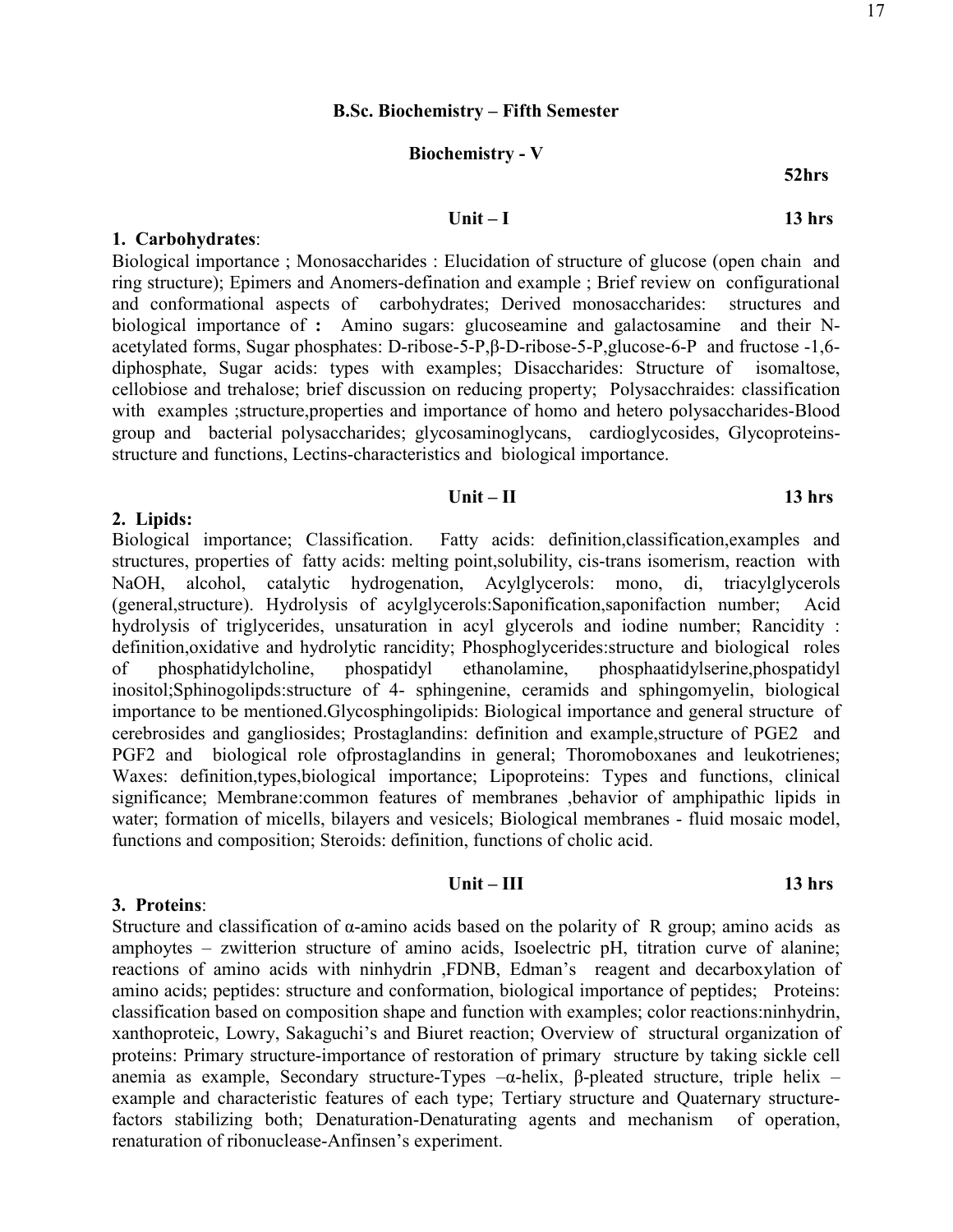# **Unit – IV 13 hrs**

# **4. Bioenergetics and Biological Oxidation:**

Laws of thermodynamics ; Definition of bioenergetics, stages of energy transformationphotosynthesis, respiration and utilization of energy; free energy concepts: free energy change: exergonic and endergonic reactions, meaning of  $\Delta G, \Delta G^{\circ}, \Delta G^{\circ}$  is Biochemical standard state and  $\Delta G^{\circ}$  .  $\Delta G$  and Keq(relationship). High energy compound: Definition and examples; energy coupling-explain the concept by taking suitable example; Biological oxidation:Comparison of biological oxidation with combustion using glucose as an example; Calculation of thermodynamic efficiency of biological oxidation for a mole of glucose; Redox potential of some biologically important half reactions(Ex:components of electron transport system); Calculation of energy yields from biological Red-ox reaction(problems to be solved); Electron transport chain: components sequence and their arrangement,4 complexes and their functions to be mentioned;Structure and reaction associated with ubiquinone, coenzyme Q,NAD, FMN and FAD. Scheme and sites of energy conservation;Cytochromes and NHI proteins; Oxidative phosphorylation: definition,salient features of chemiosmotic theory, P:O ratio.

# **Biochemistry Practical- V**

 **3 hrs / wk** 

# **List of experiments:**

- 1. Qualitative analysis of carbohydrates.
- 2. Qualitative analysis of amino acids and proteins.
- 3. Qualitative analysis of lipids.
- 4. Preparation of solid derivatives of monosaccharide osazones.
- 5. Determination of total Carbohydrate content in cereal by anthrone method.
- 6. Estimation of amino acids by formal titration.
- 7. Estimation of ascorbic acid from biological samples by titrimetric method.
- 8. Determination of iodine value of a lipid.
- 9. Determination of saponification value of a lipid.
- 10. Estimation of Calcium from milk.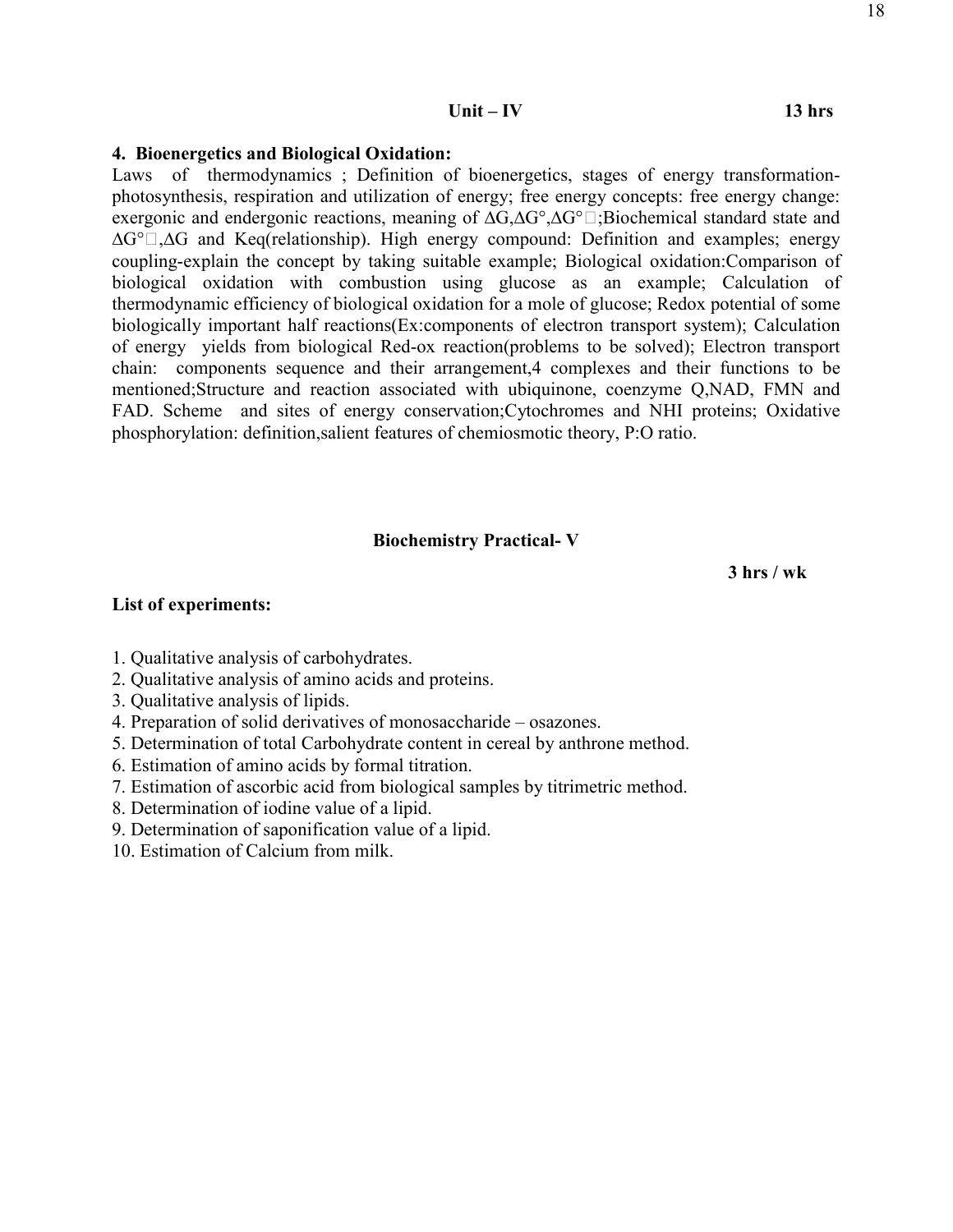#### **B.Sc. Biochemistry – Fifth Semester**

# **Biochemistry - VI**

*Unit - I* **13 hrs** 

**52hrs** 

#### **1. Enzymes:**

Nomenclature (E.C. No. upto 2<sup>nd</sup> digit) and classification of enzymes, Holoenzyme, apoenzyme, prosthetic group.Substrate enzyme interaction – lock and key model, induced fit model. Active site and its characteristics. Enzyme specificity and theories. Enzyme assay– methods, enzyme units. Chemical nature of enzymes, catalysis and energy of activation. Enzyme kinetics of single substrate reactions- Michaelis theory, steady state theory. Michaelis-Menten equation (No derivation), Significance of Km and V max and their determination using Line Weaver– Burk plots. Effect of pH and temperature. Monomeric and oligomeric enzymes; cooperativity in catalysis, sigmoidal kinetics, allosteric effectors. Enzyme Inhibition: Types - reversible, irreversible, competitive, non-competitive, uncompetetive and mixed inhibitors. Partial inhibition, substrate inhibition and allosteric inhibition. Cofactors- metal cofactors, coenzymes (definition and role of NAD, TPP and PLP).

## *Unit - II* **13 hrs**

### **2. Nucleic acids:**

Nucleosides and nucleotides, configuration and conformation, Composition of RNA and DNA, Physico- chemical properties of nucleic acids - effect of alkali, acid and heat (denaturation and renaturation), features of phosphodiester bond, endonucleases. Complementary base pairing, secondary structure of RNA, features of DNA double helix (Watson-Crick model), Nucleoproteins – histone and nonhistone. Isolation of nucleic acids and sequencing.

#### **3. Genetic material:**

Experimental proofs; Genome organization- from nucleotide to chromatin; the versatility of RNA. Basic features of DNA replication in vivo: semi - conservative replication, bidirectional replication-visualization of replication forks by autoradiography, unique origins of replication, DNA polymerases and DNA synthesis in vitro: Discovery of DNA polymerases, multiple DNA polymerases; the complex replication apparatus: semi- discontinuous synthesis, replication initiation, elongation and termination- Enzymology, outline of DNA replication in eukaryotes.

**4. Mutation:** 

# Mutagens – chemical and physical, Molecular basis of mutation: spontaneous and induced mutations. Types of mutation, reversion and suppression, DNA repair mechanisms- repair systems, direct (photoactivation), excision repair – base excision and nucleotide excision repair. 4 hrs

9 hrs

#### **5. Transcription:**

Transfer of genetic information: the central dogma, RNA polymerases, different types of RNA polymerases, promoters, regulatory elements, constitutive and inducible promoter, operators. Initiation (role sigma factor), elongation and termination (rho dependent and independent); regulation of gene expression in prokaryotes: positive and negative control using lac operon as an example, attenuation: trp opero. Overview of eukaryotic transcription, post transcriptional processing: capping, splicing and polyadenylation. 8 hrs

# *Unit – III* **13 hrs**

# **Unit - IV 13 hrs**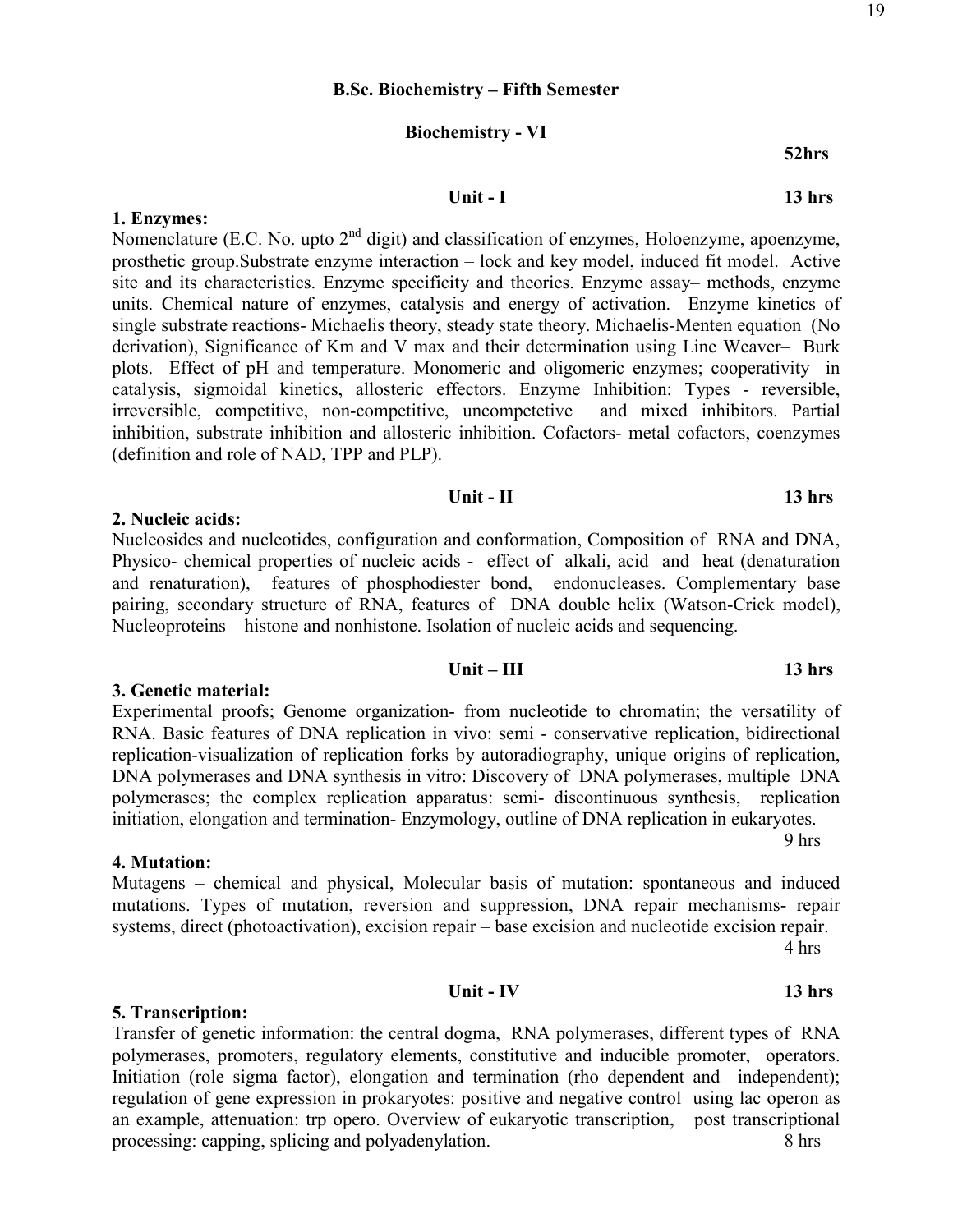# **6. Translation:**

Genetic code– features; Translation machinery– ribosomes, composition and assembly. Translation - overview, mechanism, isoaccepting tRNA, wobble hypothesis, outline of translation in eukaryotes. Inhibitors of translation. 5 hrs

# **Biochemistry Practical-VI**

 **3 hrs / wk** 

# **List of experiments:**

- 1. Determination of total activity of  $\alpha/\beta$  amylase
	- a) Standard curve for maltose
	- b) Determination of rate of amylase activity
- 2. Determination of optimum temperature for  $\alpha/\beta$  amylase
- 3. Determination of optimum pH for  $\alpha/\beta$  amylase
- 4. Determination of total activity of acid phosphatase
- a) Standard curve for p-nitro phenol
- b) Determination of rate of acid phosphatase activity
- 5. Determination of optimum temperature for acid phosphatase
- 6. Determination of optimum pH acid phosphatase
- 7. Determination of total activity Urease
	- a) Standard curve for ammonium sulfate
	- b) Determination of rate of Urease activity
- 8. Determination of optimum temperature for Urease
- 9. Determination of optimum pH Urease
- 10. Estimation of DNA by Diphenylamine method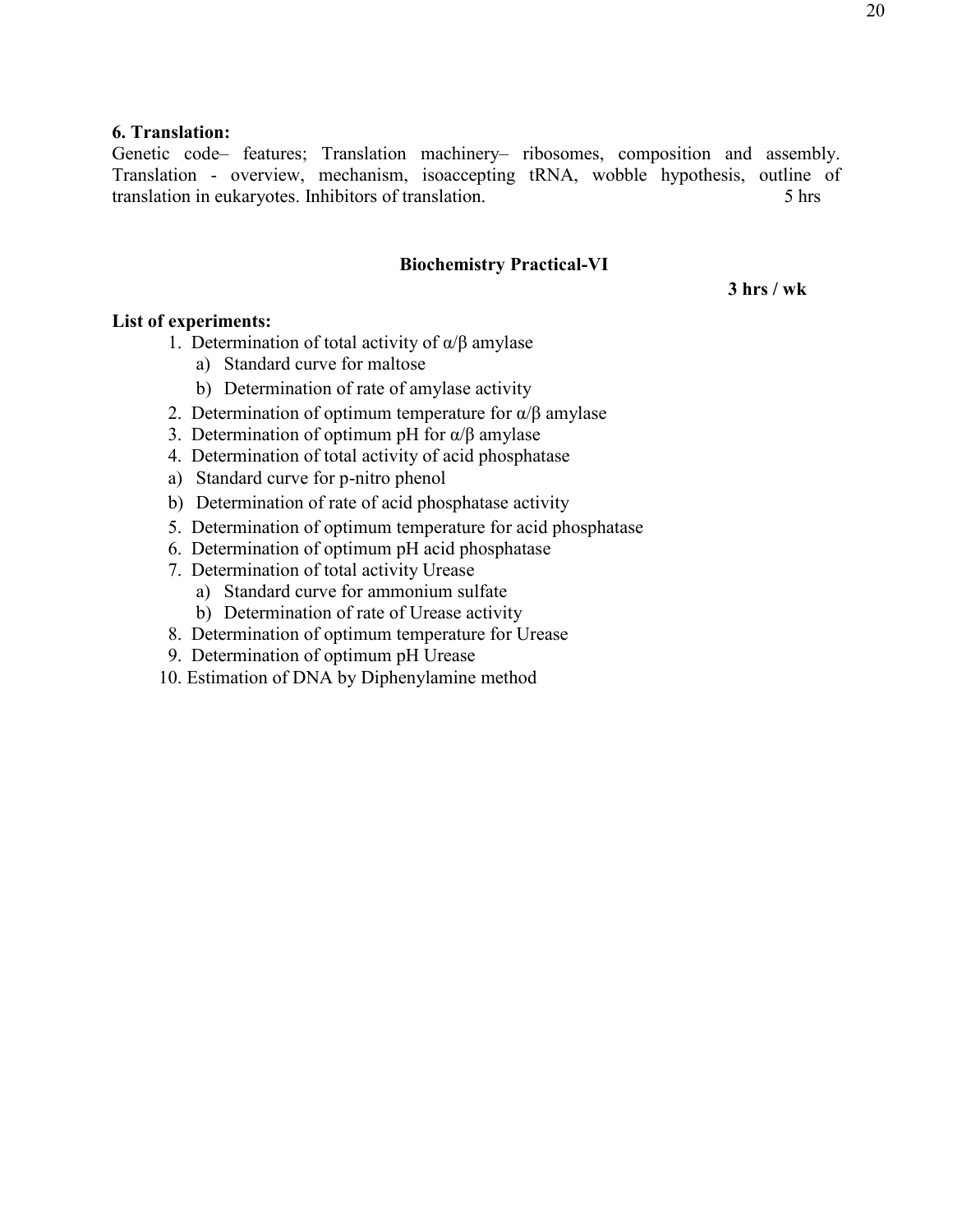#### **B.Sc. Biochemistry – Sixth Semester**

| <b>Biochemistry-VII</b> | 52hrs |
|-------------------------|-------|
|-------------------------|-------|

# **Unit – I 13 hrs**

# **1. Introduction to metabolism and Carbohydrate metabolism:**

Definition, phases of metabolism, Anabolism and Catabolism- definition, schematic representation of metabolism. Glycolysis; definition, individual reactions with energetic. Irreversible reactions/ATP dependent reactions. Substrate level phosphorylation reactions of glycolysis. Net reaction of glycolysis. Entry of lactose, sucrose and glycogen into glycolysis. Fate of pyruvate- formation of Acetyl-CoA, Ethanol and Lactate. Stoichiometry and energetics of Glycolysis. Regulation of Glycolysis. TCA cycle- Individual reactions. Net reaction of TCA cycle. Number of ATP molecules production. Functions of TCA cycle- Amphibolic roles (Anapleorosis). Regulation of TCA cycle, energetics of TCA cycle. Pentose phosphate pathways (PPP/ HMP)- Significance , reactions. Gluconeogenesis- Definition and significance, flow chart for gluconeogenesis. CORI cycle-explanation, diagram, purpose. Substrate level phosphorylation (SLP) from TCA cycle. Glycogen metabolism- Glycogenolysis- definition, reactions. Glycogenesis- definition, reaction, Cori-diseases. Regulation of blood glucose level; role of Insulin and Glucagon.

#### *Unit - II* **13 hrs**

#### **2. Lipid metabolism:**

β-oxidation of saturated fatty acids; individual reactions, enzymes, coenzymes. Energetics of βoxidation of palmitic acid and stearic acid (one to be worked in the class room and remaining two may be given as home assignment), role of carnitine, Oxidation fatty acids-with odd number of carbon atoms, fate of propionyl coA, oxidation of unsaturated fatty acids. Fatty acid synthetases; structure and functions. Biosynthesis of fatty acids-general flow chart, fatty acid oxidation v/s fatty acid synthesis.Cholesterol- structure and functions. cholesterol biosynthesis- (chemical reactions up to the formation of mevalonate, remaining reactions may be given as flow scheme). Regulation of cholesterol biosynthesis. Atherosclerosis-cause, blood cholesterol levels (mentioning). Ketone bodies-cause for the production. Ketogenesis-reactions, utilization, over production (ketosis).

#### **Unit – III 13 hrs**

#### **3. Amino acid metabolism**:

General reactions- transamination- definition, reactions catalyzed by SGOT and SGPT, importance of transamination; Deamination - definition, oxidative and non-oxidative, examples for oxidative deamination- L-glutamate and non-oxidative- serine, aspartic acid and glutamine. Decarboxylation - definition, decaboxylation of glutamic acid, Histidine. Urea cycle- individual reactions, importance of urea cycle, hyperammonemia, regulation of urea cycle. Interrelationship between urea cycle and TCA cycle. Biosynthesis of glycine from serine and choline. Biosynthesis of alanine from transamination reaction. Biosynthesis of cysteine from L- serine. Epinephrine and Nor-epinephrine- importance and biosynthesis from tyrosine. Histamine; biological importance and synthesis. PKU and AKU characteristic features, metabolic reasons. 8 hrs

**4. Nucleic acid metabolism**: Biosynthesis of purine and pyrimidine nucleotides- sources of nitrogen and carbon atoms of purine and pyrimidine ring. Precursors of purine and pyrimidine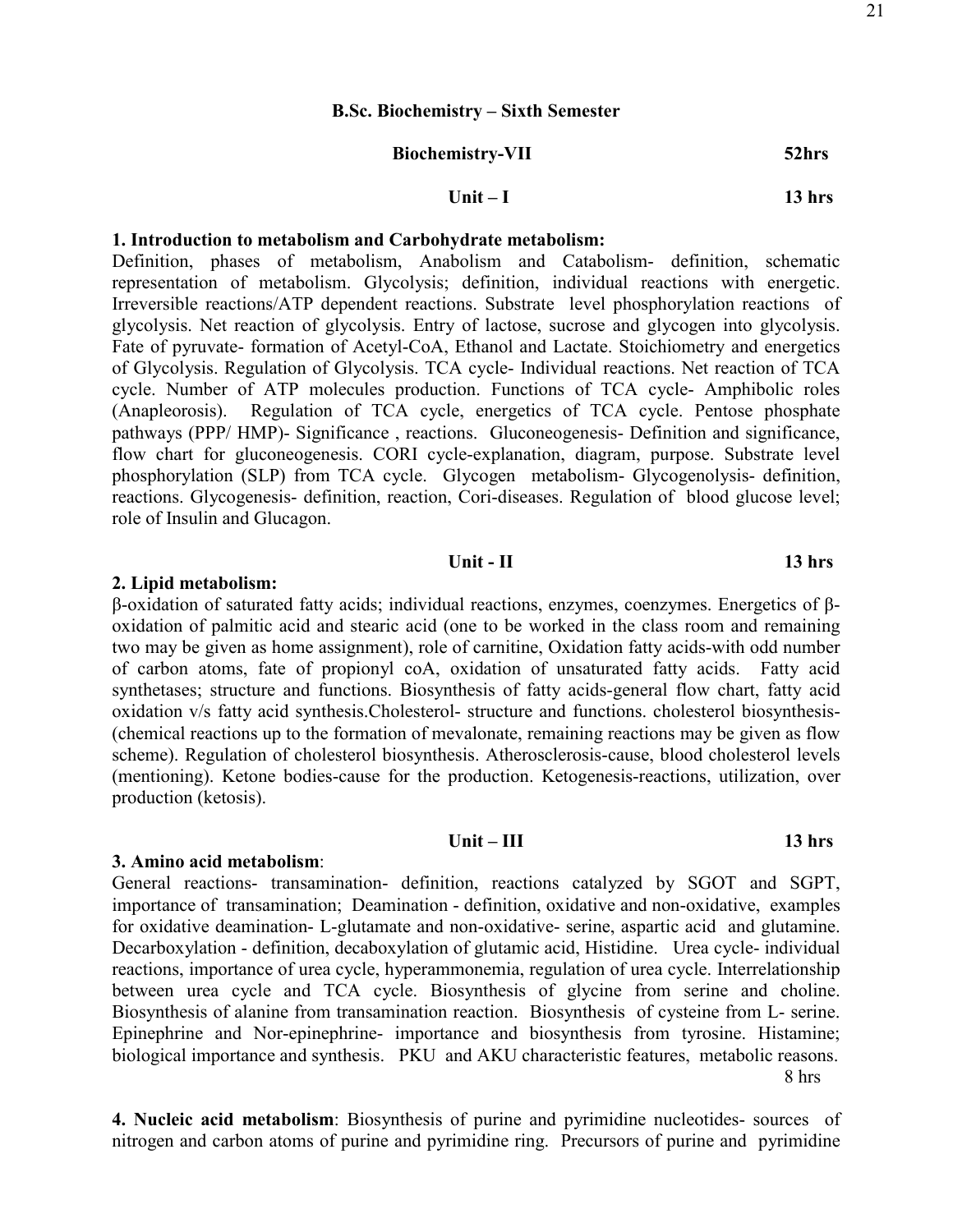biosynthesis. Reactions involved in the biosynthesis. Conversion of nucleotides to deoxynucleotides. Orotic acid uria- general features. Gout; general features. 5 hrs

# **Unit - IV 13 hrs**

# **5. Photosynthesis:**

Photosynthetic pigments and Photosynthetic unit. Light reactions – photosystem- I and II and their interactions. Synthesis of NADPH, photolysis of water, synthesis of ATP in cyclic and non-cyclic photophosphorylation. Dark reactions - chemical reactions upto the synthesis of fructose-6-phosphate. Trans- ketolation and aldolation reactions (shall be given in the form of flow chart). Interdependence of light and dark reactions.  $C_3$  and  $C_4$  plants- definition and  $C_4$ pathway (HSK pathway). Bacterial photosynthesis. 10 hrs

# **6. Biological Nitrogen Fixation:**

Nitrogen cycle, components of nitrogenase complex, stoichiometry of nitrogen fixation, nif genes. 3 hrs

# **Biochemistry Practical-VII**

 **3 hrs / wk** 

# **List of experiments:**

1. Estimation of protein by FC method

- 2. Estimation of Iron using ammonium thiocyanate by Colorimetric method
- 3. Colorimetric Estimation of Inorganic Phosphate by Fiske Subbarow method
- 4. Colorimetric Estimation of Creatine and Creatinine by Jaffe's metod
- 5. Colorimetric Estimation of Lactose in milk by D.N.S method
- 6. Estimation of amino acid (alanine/glycine) using ninhydrin by colorimetric method
- 7. Estimation of serum cholesterol by Zak's method
- 8. Extraction of DNA from onions
- 9. Conductometric titration of amino acid against NaOH.
- 10. Conductometric titration of amino acid against HCl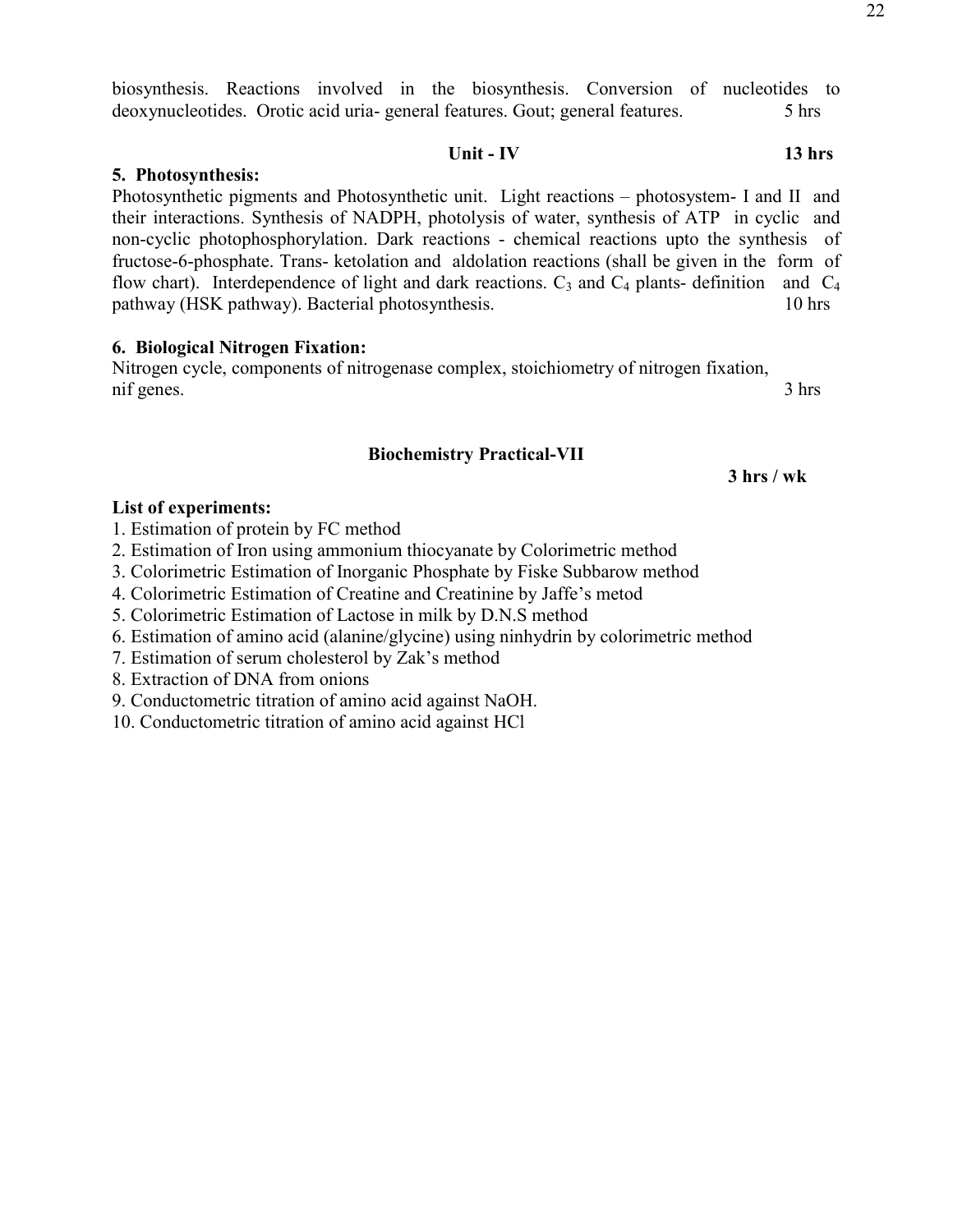# **1. Industrial Microbiology:**

Principles and methods of sterilization; physical chemical, filtration, UV- radiation, ultrasonic methods with example. Isolation of pure cultures; enrichment, dilution-plating, streak- and spread-plate and micromanipulations. Preservation of microorganism, sub-culturing, lyophyliztion.

Microbial growth kinetics; growth curve, kinetics in batch, continuous and fed-batch culture. Measurement of growth ( cell count), immobilization of microbes.

Use of microorganisms in fermentation, strain improvement strategies. Fermentation Technology; design of fermentors, types, media inoculation. Fermentation types; single, batch, submerged and solid state. Production of ethanol, Glycerol, Citric acid, Penicillin and biofuels by microbial fermentation. Single cell proteins (SCP) definition and production.

# *Unit - II* **13 hrs**

# **2. Molecular and Immunological techniques:**

Blotting techniques: principle and applications of Western, Southern and Northern blotting; Molecular biology techniques: PCR- types, principle, applications; Hybridization techniquestypes and applications. Fluorescent In situ Hybridisation (FISH), microarrays, Immunochemical techniques: principle and applications of Precipitation, agglutination, Immunodiffusion; Immunoelectrophoresis, RIA and ELISA. Autoradiography; principle and applications.

#### **Unit - III**

#### **3. Immunology:**

Organs and cells of Immune system - Primary and secondary Lymphoid organs, Characteristic and features of monocytes, granulocytes, mast cells and dendrite cells. Immunity– Definition, Types, Innate immunity – Mechanism of immune response anatomic, physiological, phagocytic and inflammatory barriers. Adaptive immunity cell mediated and humoral immunity –Mechanism of immune response. Complement system **–** Definition**,** functions, classical, alternate and lectin pathways. Antigens **-** Chemical nature of antigens, hapten, antigenicity, immunogenicity, epitope.

Immunoglobulins - History, Isotypes, structures and functions IgG, IgM, IgE. Methods of raising antibodies –adjuvants, immune sera, IgG fraction. Monoclonal antibodie – definition and production. Major histocompatibility complex proteins (MHC): Definition. Types, physiological role, Antigen processing and presentation. Vaccines**-** classification, methods of production of live, attenuated and toxoids, modern vaccines – recombinant and peptide vaccines Hyper sensitivity reactions- definition, types and examples, Type-I HS reaction and its mechanism.

#### **13 hrs**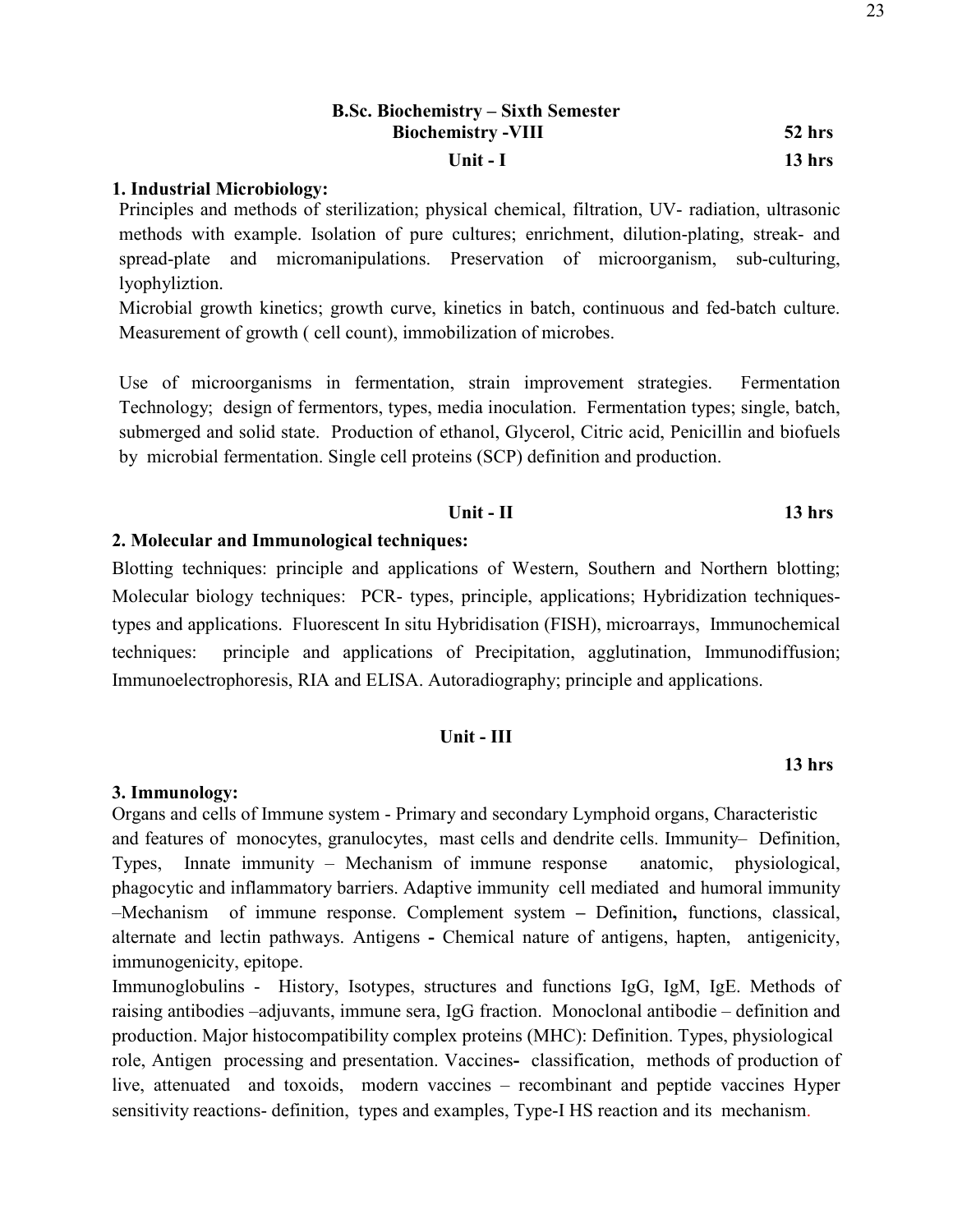# **4. Recombinant DNA Technology and Genetic Engineering:**

Tools of Recombinant Technolog – Genetic engineering; definition, gene cloning-definition, use of DNA polymerase, restriction endonuclease, ligase and other DNA modifying enzymes in cloning. Cloning vectors- definition, characteristic features of plasmid vectors (pUC18, pBR322), features and advantages of cosmids, phage and yeast artificial chromosome. Outline of the methods of producing recombinant DNA. Cloning hosts - features of an ideal host (*E.coli*). Transformation - types, selection of transformants by colony hybridization, insertional inactivation and blotting. Gene libraries and cDNA libraries- outline of their construction and uses.

### **Biochemistry Practical-VIII**

 **3 hrs / wk** 

#### **List of experiments:**

- 1. Determination of energy of activation for hydrolysis of Methyl acetate.
- 2. Determination of pKa value of acetic acid by pH metric titration.
- 3. Determination of pKa value of amino acid (glycine) by pH metric titration.
- 4. Preparation of microbial culture media and sterilization.
- 5. Gram staining and endospore staining.
- 6. Isolation of microorganisms from fermented foods (Demonstration)
- 7. Alcoholic fermentation of fruit juice. (Demonstration)
- 8. Identification of antigen by Ouchterlony Immunodiffussion technique.
- 9. Immunoelectrophoresis of serum or any biological sample.
- 10. Restriction digestion of DNA and separation by agar-gel-electrophoresis.

# **List of References for all the Semesters**

# **A. For Theory component:**

- 1. Chemistry- An Introduction to General, Organic and Biological Chemistry, VII Ed., (1999), Karen C. Timberlake, Benjamin/Cummings
- 2. Introduction to Biophysical Chemistry, Bruce Martin.
- 3. Physical Chemistry of Macromolecules, C. Tanford.
- 4. Stereochemistry of Carbon Compounds, Eliel(1977) Tata-McGrawHill.
- 5. Organic Mechanisms, Peter Sykes (1977), Longman
- 6. Inorganic Biochemistry, G.L. Eichhorn (1973) Elsevier.
- 7. Guide Book to Mechanisms in Organic Chemistry, Peter Sykes, 6<sup>th</sup> Ed., (1986), Longman
- 8. Introduction to Ecotoxicology, Ed. D.W. Connell, (2000) Blackwell Scientific
- 9. Molecular Pharmacology, ed. T. Kenakin, (1997), Blackwell Science Inc.
- 10. Molecular Cell Biology Baltimore et al., (1995) Scientific American Publication.
- 11. Analytical Biochemistry; D.J.Holme and H. Pick,(1983) Longman.
- 12. Instrumental Analysis in the Biological Sciences, M.H.Goxdon, R. Macrae (1987), Blackie & Sons.